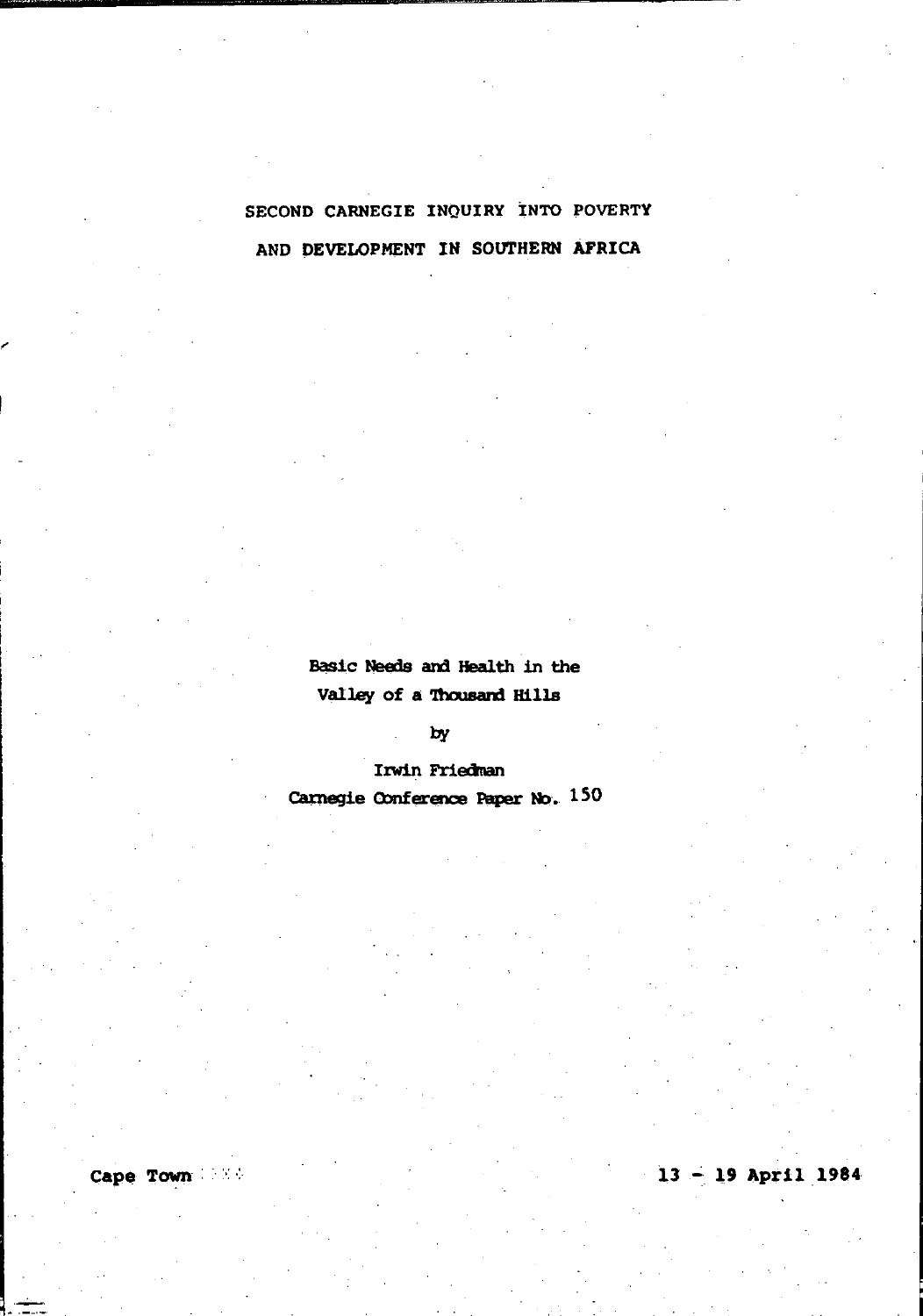# έ.

#### $\sim$   $\sim$  $\sqrt{2} \, \epsilon_{\rm s}$

#### 0 7992 0621 0 ISBN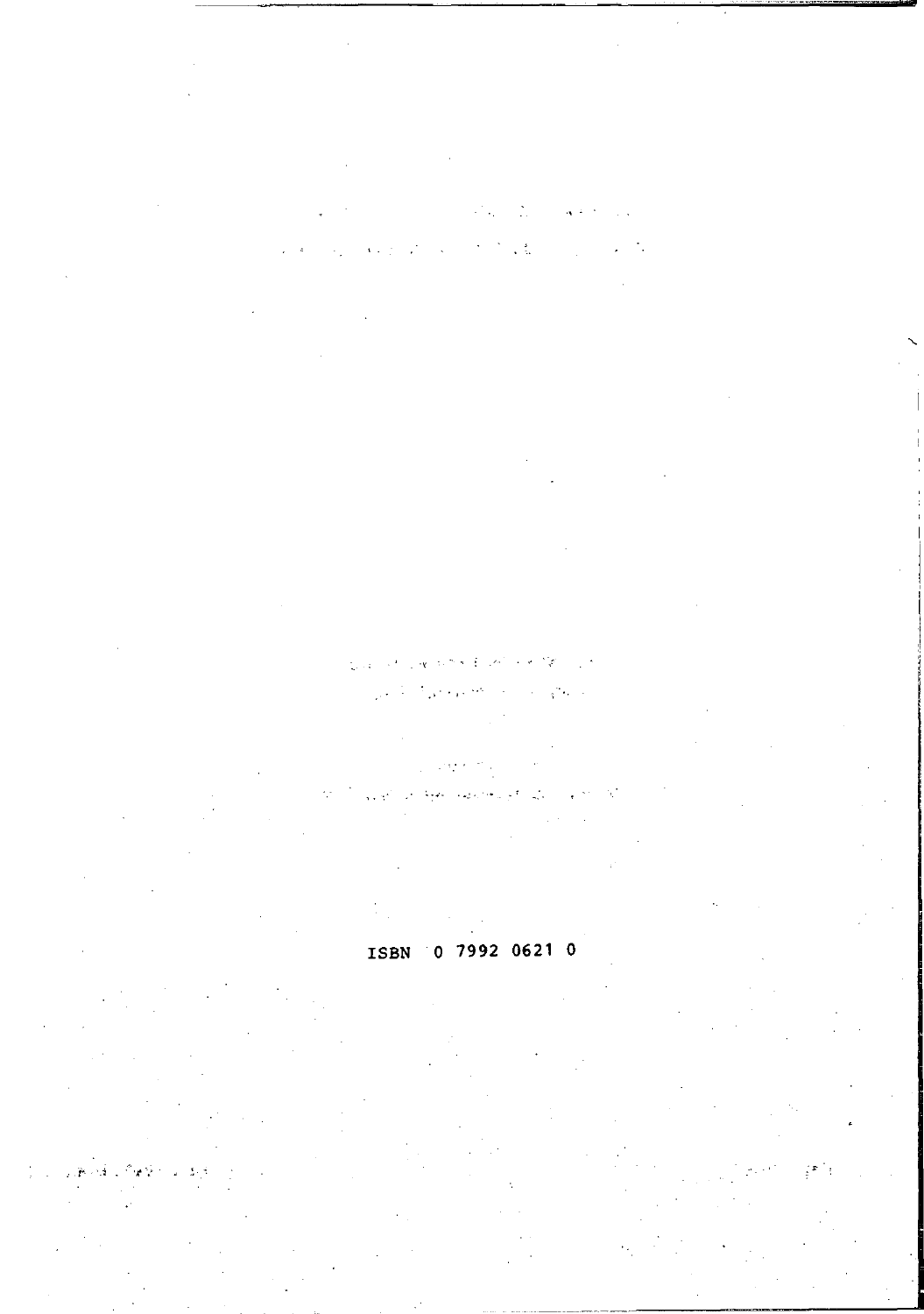#### BASIC NEEDS AND HEALTH IN THE VALLEY OF A THOUSAND HILLS

 $\mathcal{L}$  $\sim 100$ 

Dr Irwin Friedman

Valley Trust, 1983

#### INTRODUCTION

This paper describes the basic health-related needs of the Zulu population in a portion of the Valley of a Thousand Hills in the Ndwedwe District of KwaZulu. The date was obtinaed in a prevalence survey conducted on 384 households selected in random cluster samples during 1980. Particularly in relation to water, it was possible to show a direct relationship between unfulfilled basic needs and the health of the population. Four principle areas dealt with are the following:-

- A. WATER
- B. FOOD
- C. SHELTER
- D. SANITATION

#### A. WATER

Domestic water is a precious commodity in the Valley of a Thousand Hi1l8, KwaZulu. While there is a moderately good summer rainfall in the areas, water is often difficult to obtain from the springs, rivers and streams located far down in the valleys between the hills. The task of fetching water is left to women and children who have modified ancient traditions by using 25 litre polypropylene water containers to carry water to their homesteads. The most usual method of collecting the water is to scoop it in a shallow bowl, usually a plastic or enamel dish and ladle it into the 25 litre carrying container. The expenditure of human time and energy in omving these heavy loads of water is considerable <sup>1</sup>.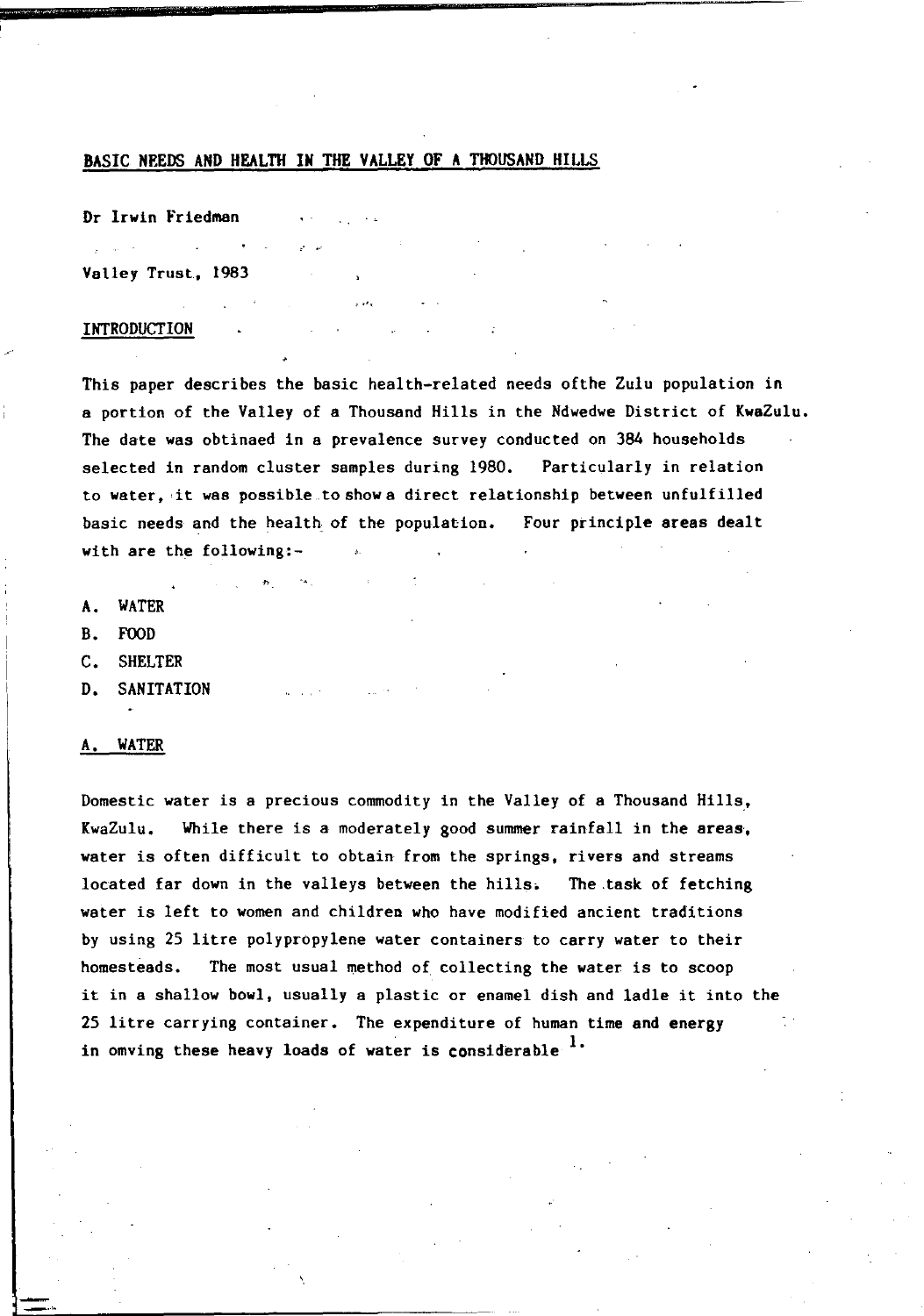Adult men are very rarely responsible for carrying water, yet make all decisions regarding the siting of homesteads. The homesteads are predominantly located on plateaus above the valleys, sited for ease of access to the roads. They are poorly sited with regard to water supply. One of the factors militating against improvement in the supply and distribution of water is this relative priority placed by the men, as decision makers, on access to transport and work rather than water supply.

#### Water Usage

 $\overline{7}$ 

 $\alpha$ 

 $10$ 

 $\mathbf{1}$ 

 $12$ 

 $13$ 

 $14$ 

15

 $16$  $17$ 

The number of 25 litre containers used by the average household is 3.98 contianers. (SD=1.67 SEM=0.09 95%CL=3.8 to 4.2). This is the equivalent of approximately 99.5 litres per household per day. The per capita comsumption of water carried to the household is estimated to be 10.88 litres/person/day.

Distribution of water usage by zone Litres/person

Number of zones

 $\overline{2}$ 

5

я

я

p

٦

3

ĩ

1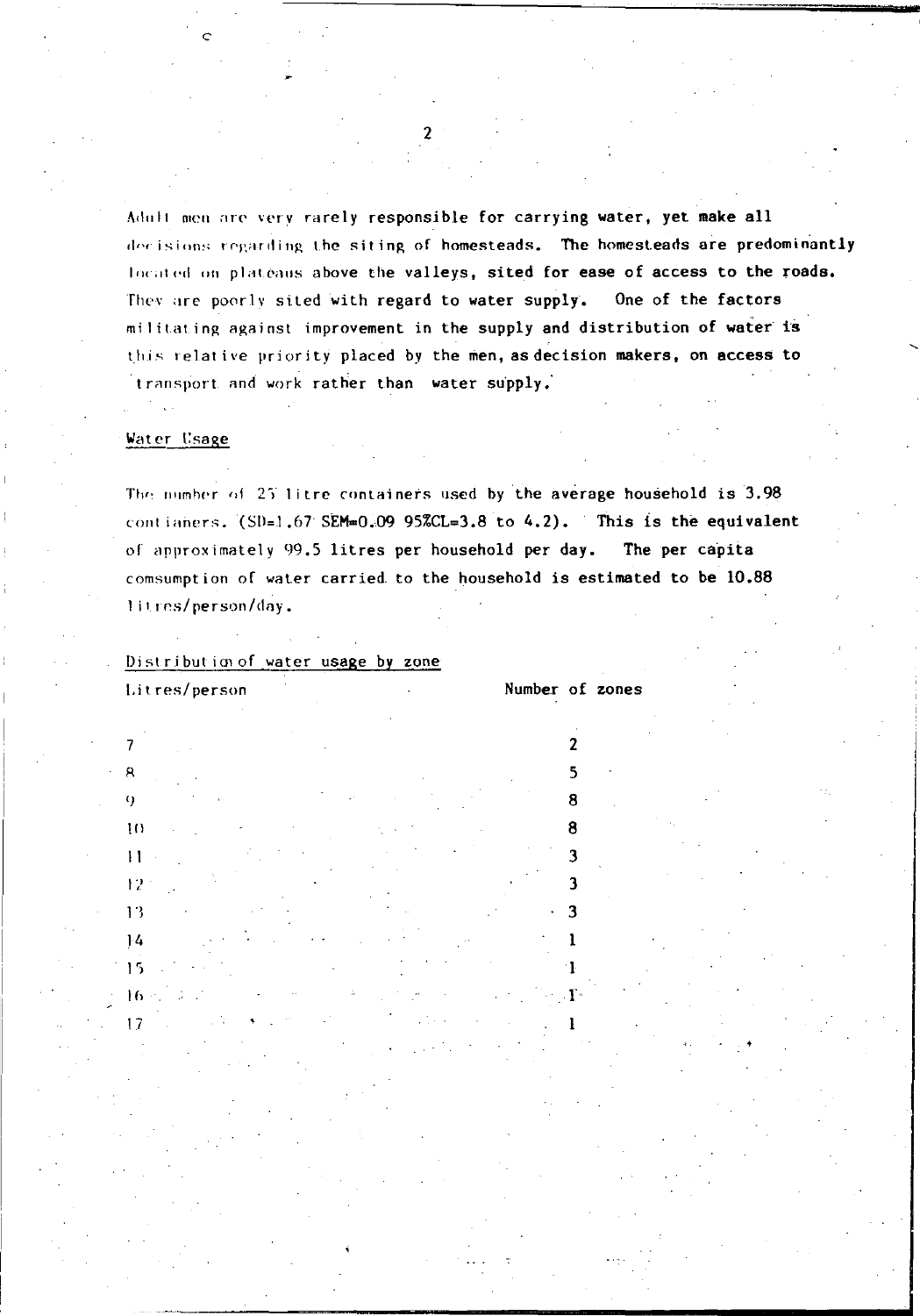In estimating total water consumption account has also to be taken of the fact that the washing of clohtes and a certain amount of personal hygiene occurs at the water source, particularly in the rural households. The amount of water used in this situation cannot be easily be emasured or estimated.

The goal set by the UN Water and Sanitation Decade 1981-1990 is for every person to have reasonable access to 50 litres/day.

### Water Quality

The origin of water supply is shown in fig.  $(1)$ . Community standpipes account for the largest supply to the area as a whole, but still leave some 60% of the population depending on a local water supply. Piped water supplies are drawn principally from

- a) the major Durban aqueduct which is a raw water source that happens to pass obliquely through the area
- b) newly installed community standpipes in the Embo, Ngcolosi and Molweni areas closest to the urban white aeras of Hillcrest. The quality of this water is the highest in the Valley as the water is drawn from the Pinetown Regional Water Supplies Corporation, and free of contamination.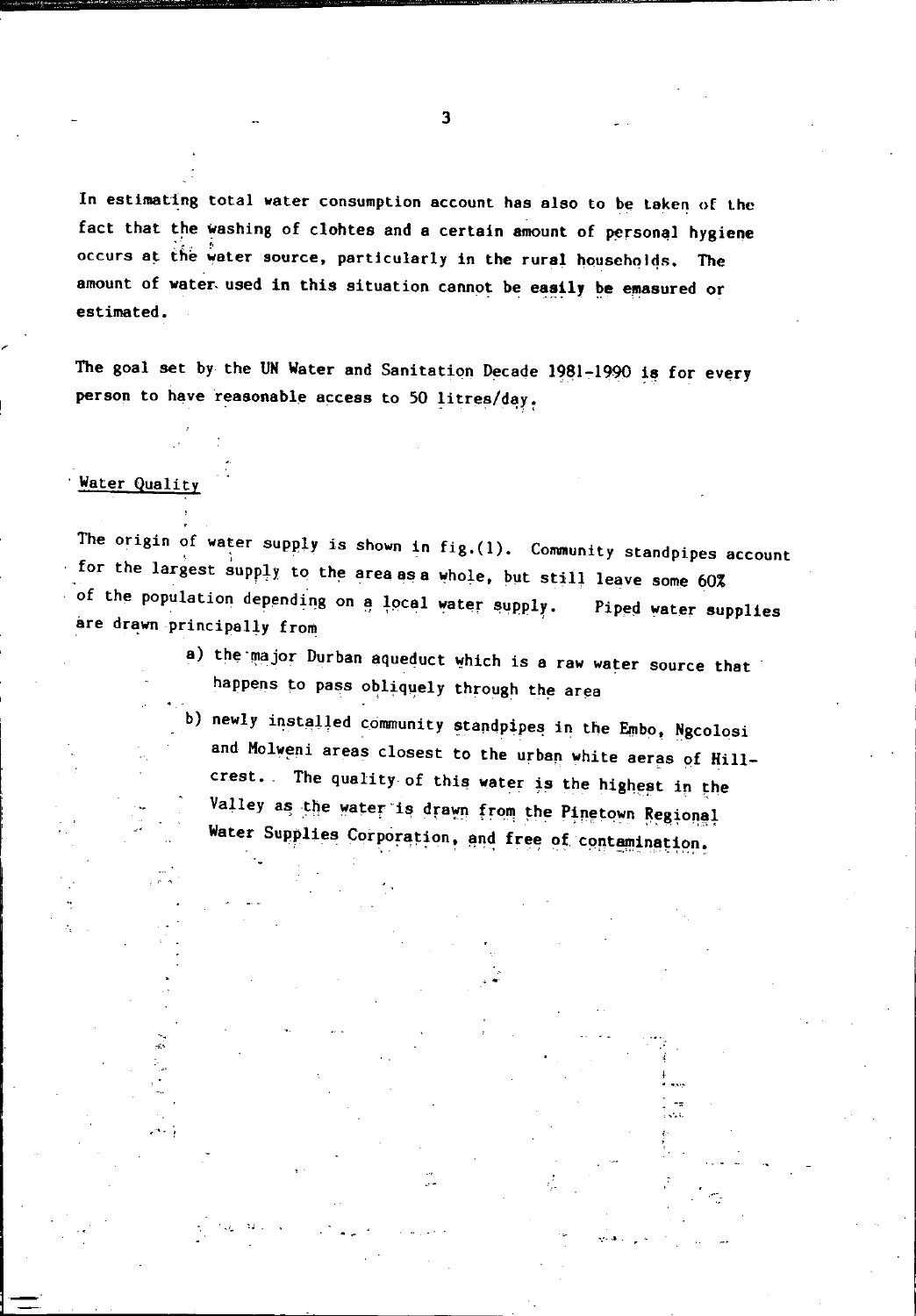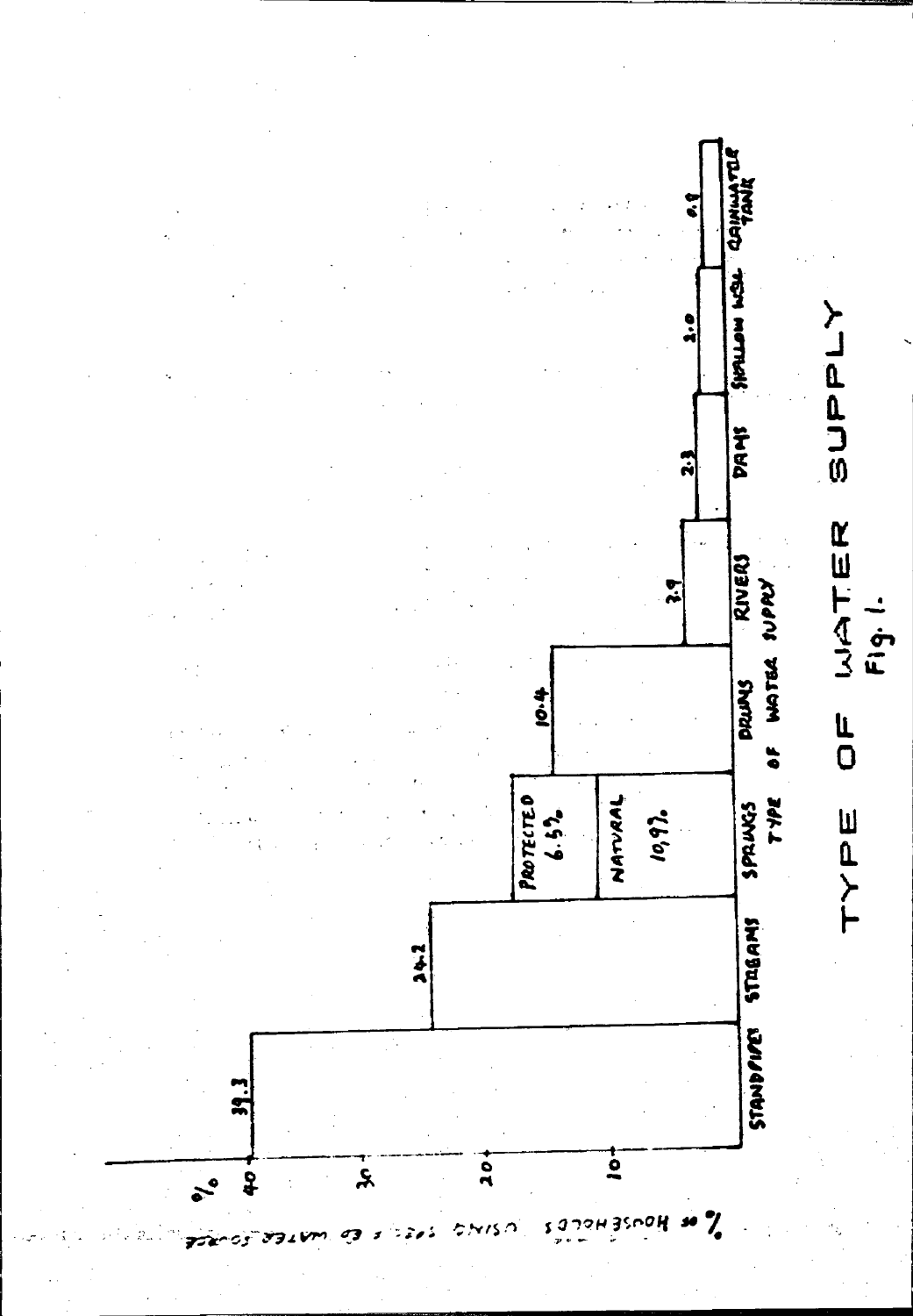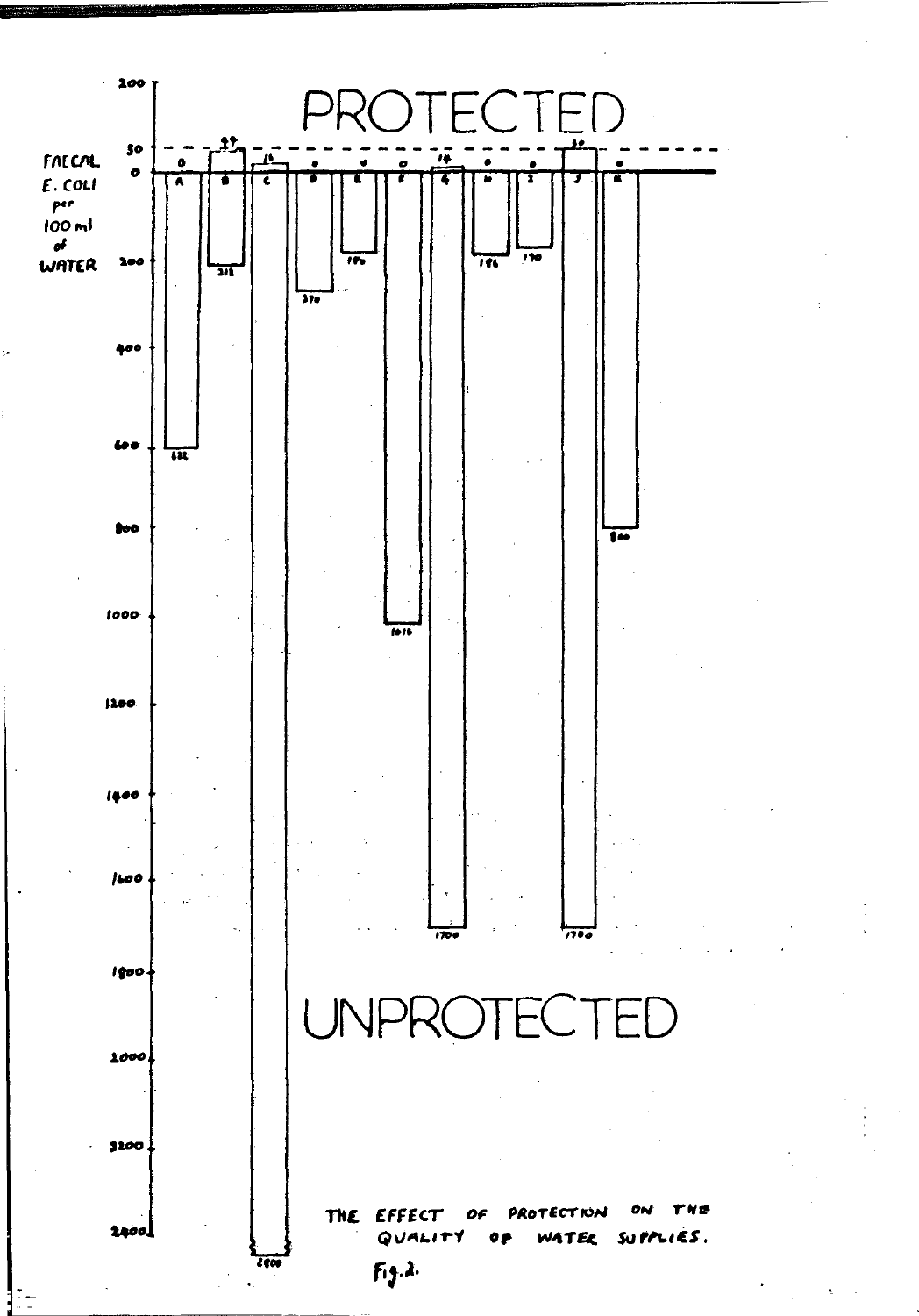In the areas where water from standpipes is available, however, it is only obtainable in narrow zones close to these sources. The only other major sorre of water supply that can be considered reasonably safe for human consumption are Protested Springs (used by 6.5% of Households). These are the result of a recent water improvement programme undertaken by the Valley Trust. The majority of the population are There are 30.4% drawing water therefore drinking unsafe water. from rivers, streams and dams; water sources that are usually considered as most unsatisfactory, partucluarly when water is not disinfected.

Fig (2) compares faecal contamination in unprotected water sources to that of springs protected by the Valley Trust's method of spring protection. It is notable that 64% of the Protected Springs showed no faecal contamination and of the remainder none showed more than 50E. Coli per 100ml of water. It has been suggested (2) that a level of 50 E. Coli per 100 ml of water. is not an unreasonable standard for a rural unchlorinated water supply. What is of striking significance is that the protected water sources are approximately toen-fold less contaminated than alernative water supplies used for water consumption.

Fig. (3) is a diagramatic representation of a Protected Spring. Two important points should be noted about the importance of spring protection. The first is that there is an improvement in water quality, and the second possibly more significant point is that the total quantity of water available is increased. This is achieved by the building of a reservoir, usually of ferro-cement, which is used to store water during off-peak periods, and especially at night. The importance of this fact to health is demonstrated later.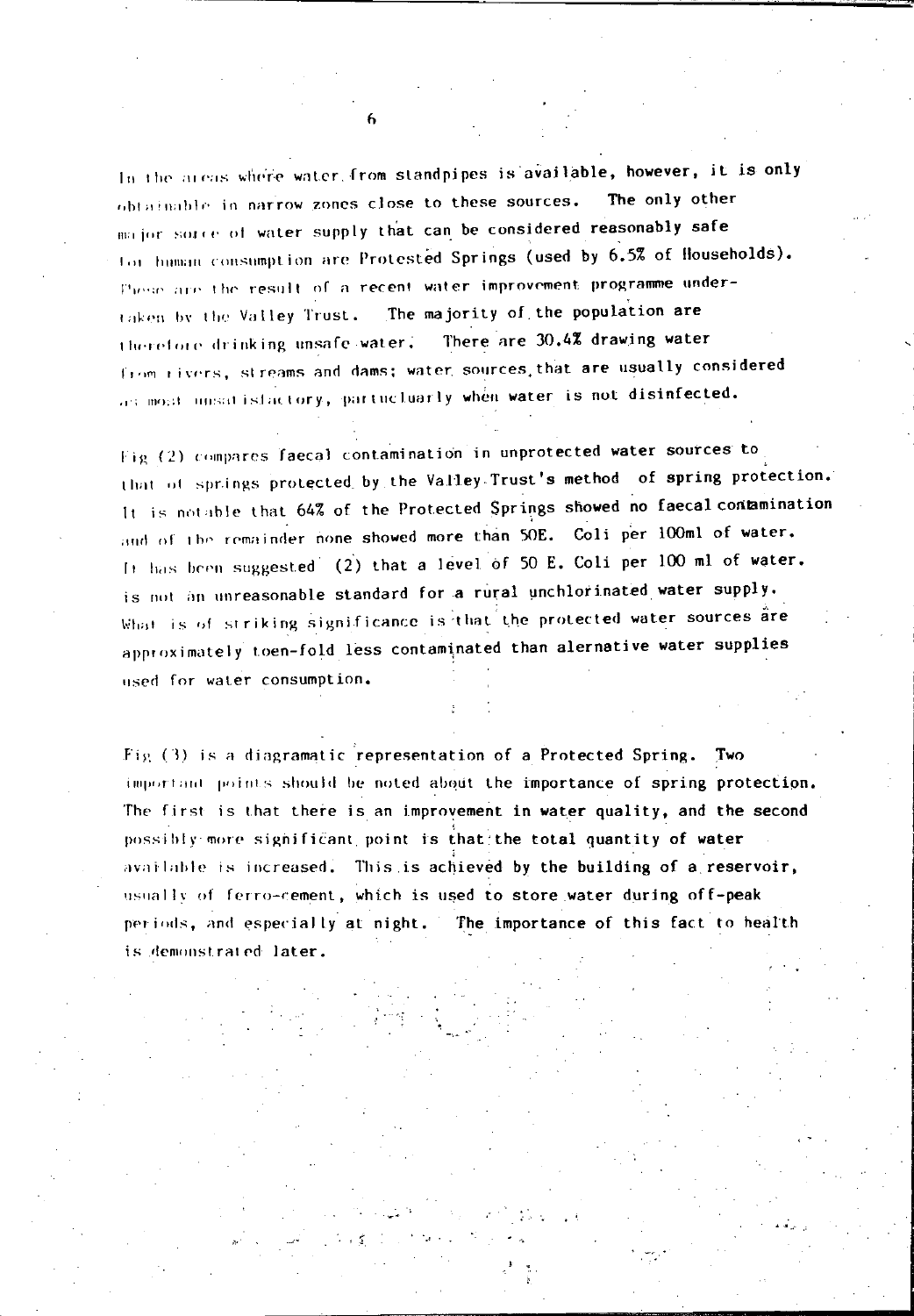

4  $\hat{\zeta}$ 

a di

 $\overline{7}$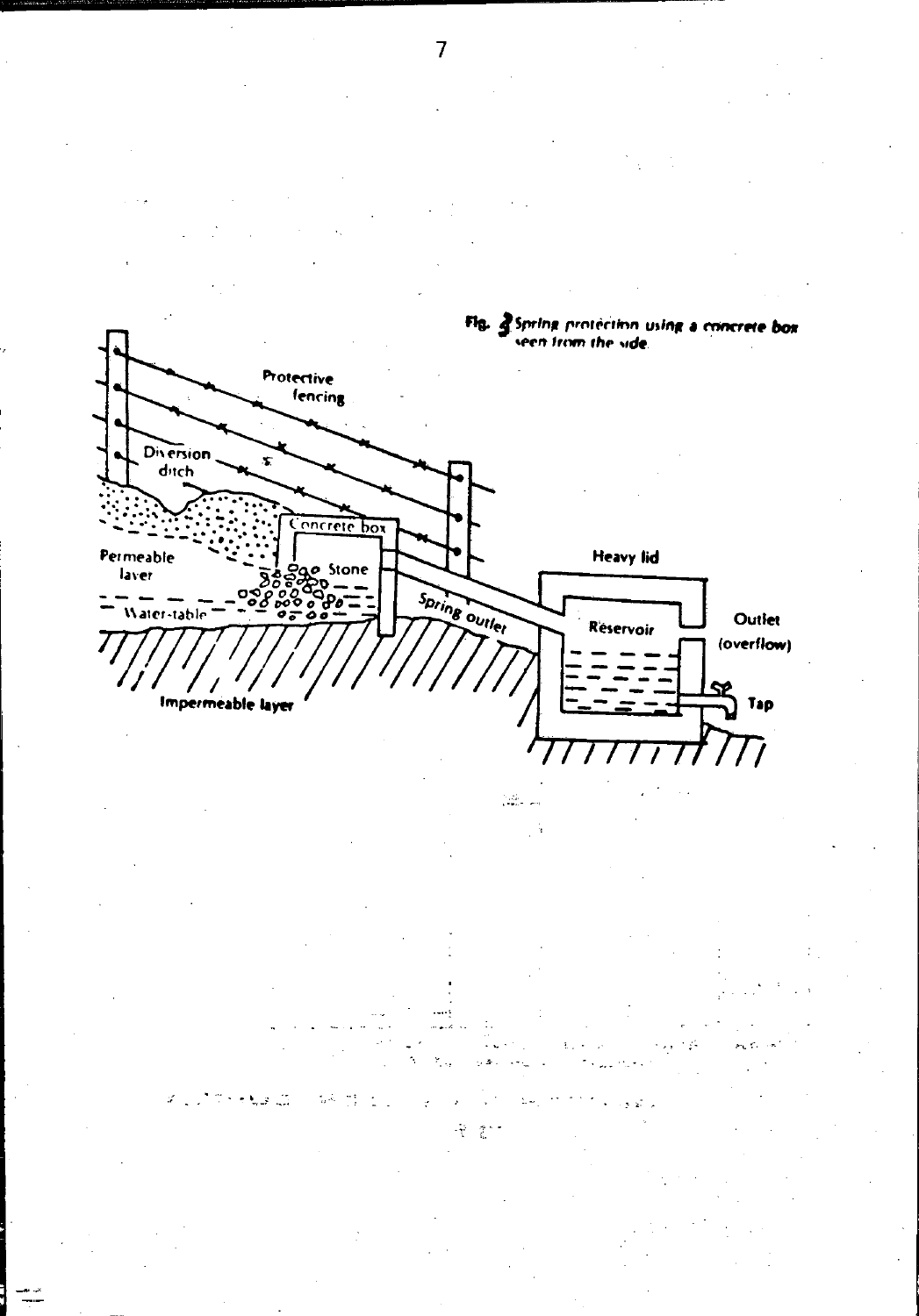#### Access to water:

The median distance to the usual source of water supply is between 101 Approximastely a quarter of the households have to and 500 meters. Only 3.65% had water within 10m of their travel more than 1/2 kilometer. household, which is readily understood since very few households have an . individual water supply, although many do collect rainwater in 40 gallon drums. A summary of the access to water supply is shown in the histogram in fig. (4). Using the UN Water Conference criteria for urban areas of "reasonable" access being within 200m of public standpipe, it appears that approximately half of the population do not have reasonable access to drinking water.



ER **ACCESS**  $T$  $\sigma$  $Fig. 4$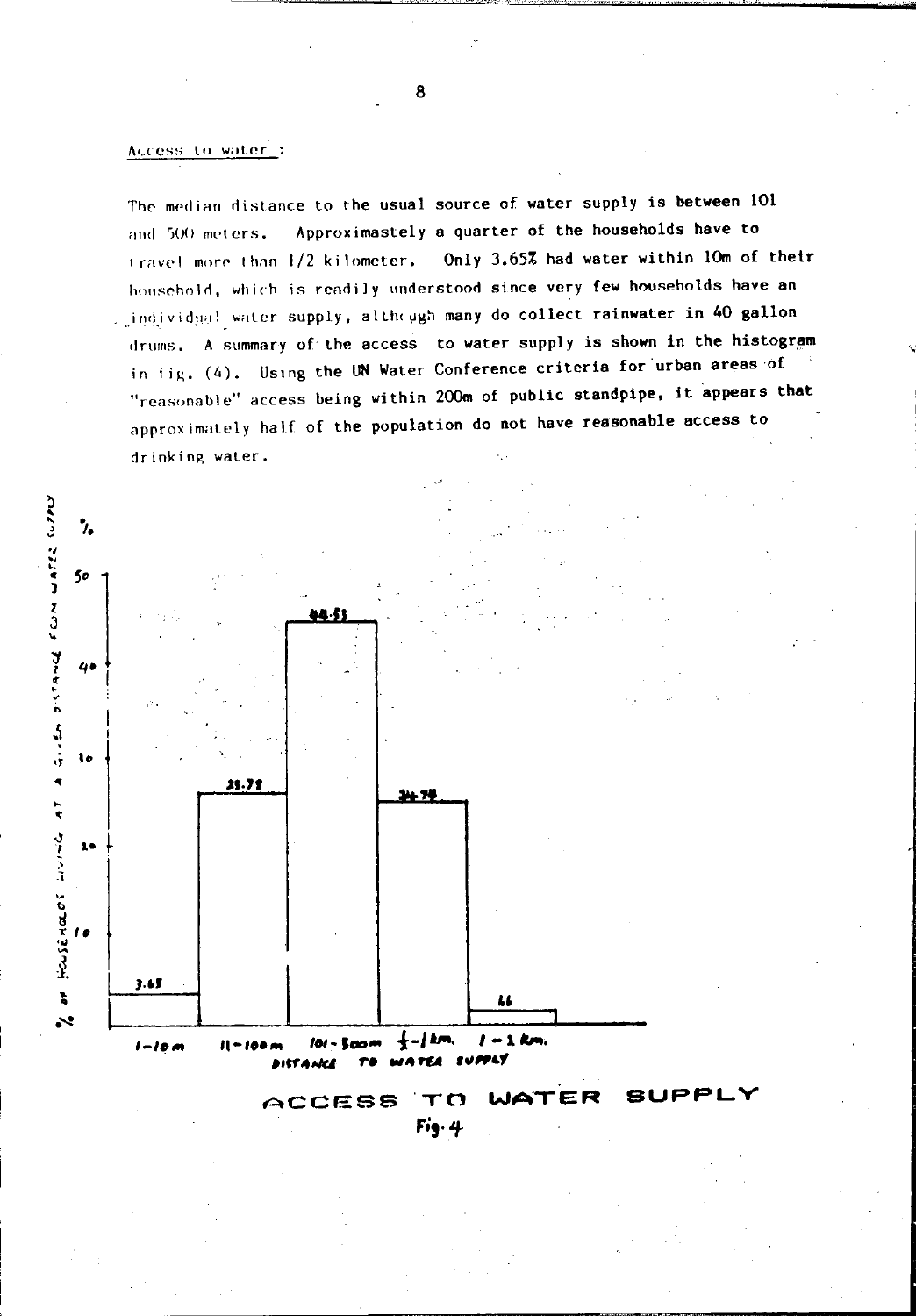#### The Effect of Water in Relation to Health

Correlation between the volume of water used per person in each of the zones of the study area and the prevalence of acute illness in that zone revealed a statistically significant association Fig (5).

The correlatin coefficient (r) was -0.5 and is significant for p 0.05.

The slope of the regression curve is  $y = 14.1 - 0.73x$ .

দ<sub>ে</sub> ৩€

Acure **ILLWESS** 

**SORIATION** 

-10

 $3 - 47$ 

This tends to confrims findings reported by Feachem et al (5) that the volume of water used by a household has significant effect on its morbidity. Households consuming more water per person tend to have less acute illness.

CORRELATION OF **ACUTE ILLNESS** AND WATER CONSUMPTION



ÌB 12 ŋ rs. ij, n n n MA PERSON FLA DAY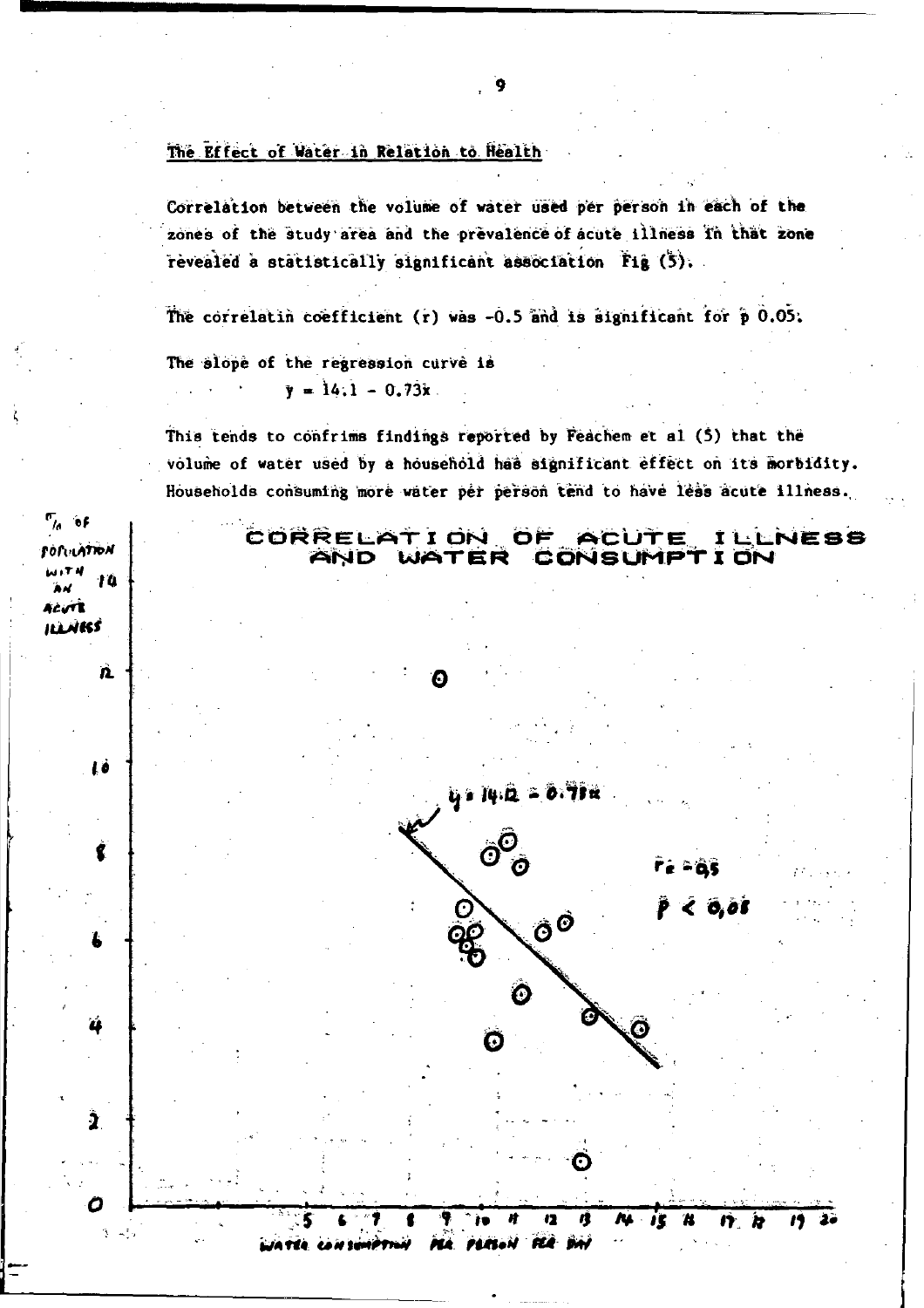The association between the volume of water used by a household and acute illness can be explored further.

 $\mathbb{E} \times \text{Fig}^*(6)$  shows the distribution of acute illness by age group. It will be noted that young children and in particular infants below the age of one year, are particularly vulnerable to acute illness. Almost a quarter of infants are acutely ill at any one time; a prevalence two and a half times as large as the next age group the 1-4's.

If one examines the actual sypmomatology associated with the acute illness in infants one is hardly surprised to discover that Diarrhoea is the leading symptom. The five most important symptoms are:

control of granders in

1000年1月前, 5000年1月

| " Diarrhoea         | $\sim$ 52.2%<br>医关节炎 化十分聚合物     |
|---------------------|---------------------------------|
| Dry Cough           | $-30.47$                        |
|                     | Fever 2 30.42 $\frac{1}{26.12}$ |
|                     |                                 |
| Poor Appetite 17.4% |                                 |

للهادر المتعاون والمحاول والمحارب المتعاقب والمتحرق والمحارب والمحارب

and an ignore and an

鉄路 2435 メリーン 13<br>木戸 ホール

It is therefore reasonable to infer that it is mainly the diarrhoea in infants that leads to the finding of a positive correlation between water volume and acute illness

DISTRIBUTION OF ILLNESS EY AGE.  $Fig. 6.$ 恥 CHRONIC ILLNESS F ACUTE - ILLNESS F 40 *FERCENTAGE* -43 LATION ងមិន ខែន **ALCH**  ${y}$  $2<sub>o</sub>$ ۹. 10 ناھ تائيا د دی د ده Eo é **POTAL**  $0 - 12$ 13 ف د **BILTH MATH** icarl VEARS **MANTES** AAT E **MONTHS** naes AATE.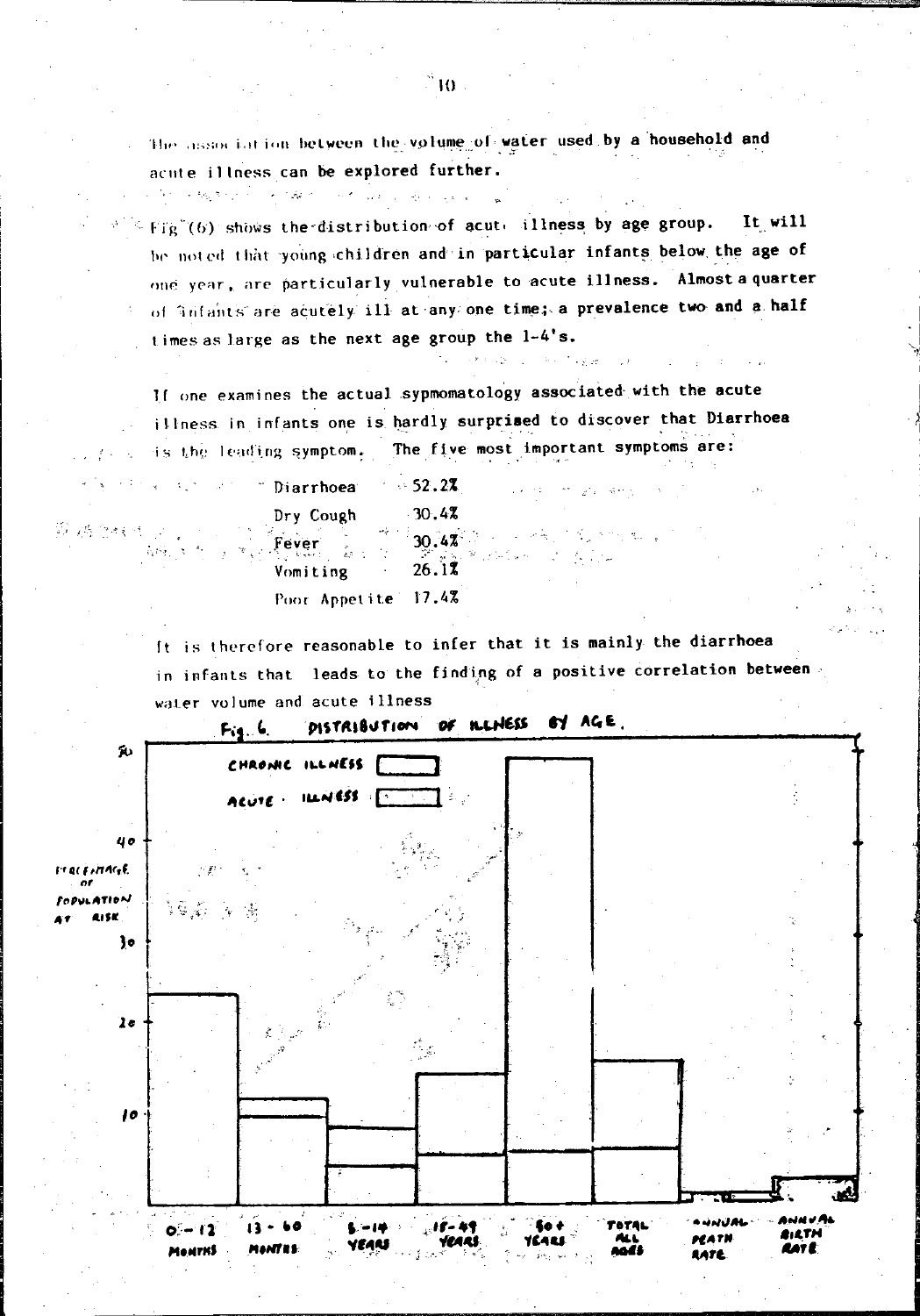

 $\mathbf{H}$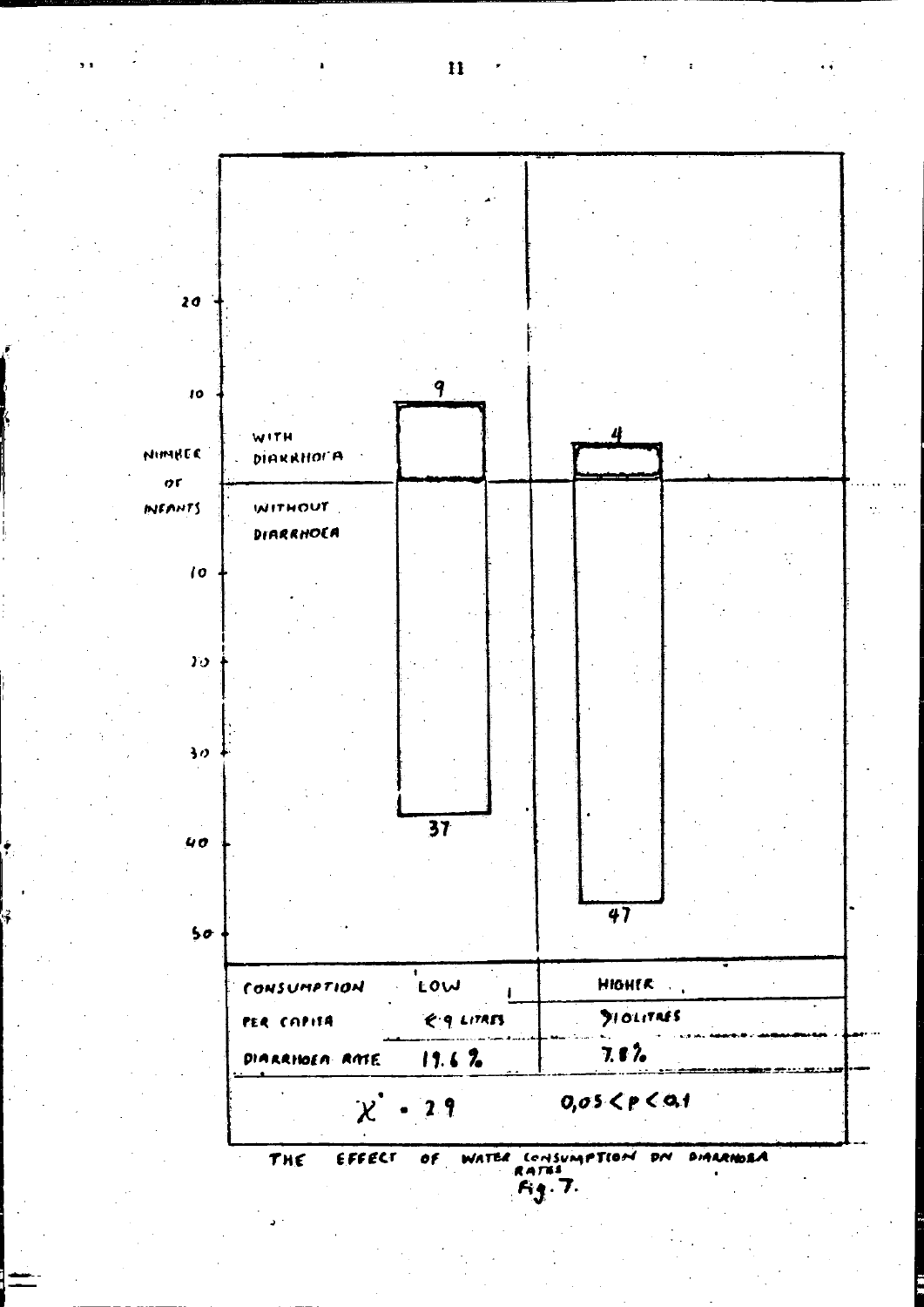Based on the probable casuative linkage between infantile diarrhoea and water volume used in the household, the hypothesis was tested that a statistically significant relationship existed.

Fig (7) which indicates diagrammatically the results of a chi-squared test on the proportions of infants with or without diarrhoea, depending on whether these infants came from households with a relatively low (9 litres or less) compared to a relatively higher (19 litres or more) The difference in diarrhoea rates is per captia water consumption. fairly marked :- 19.6% for the low consumption group compared to 7.8% for the higher comsumption group. This difference is just significant mainly because of the low percentage of infants in relation to the rest of the population and the effect that this has on the number of infants included in the study.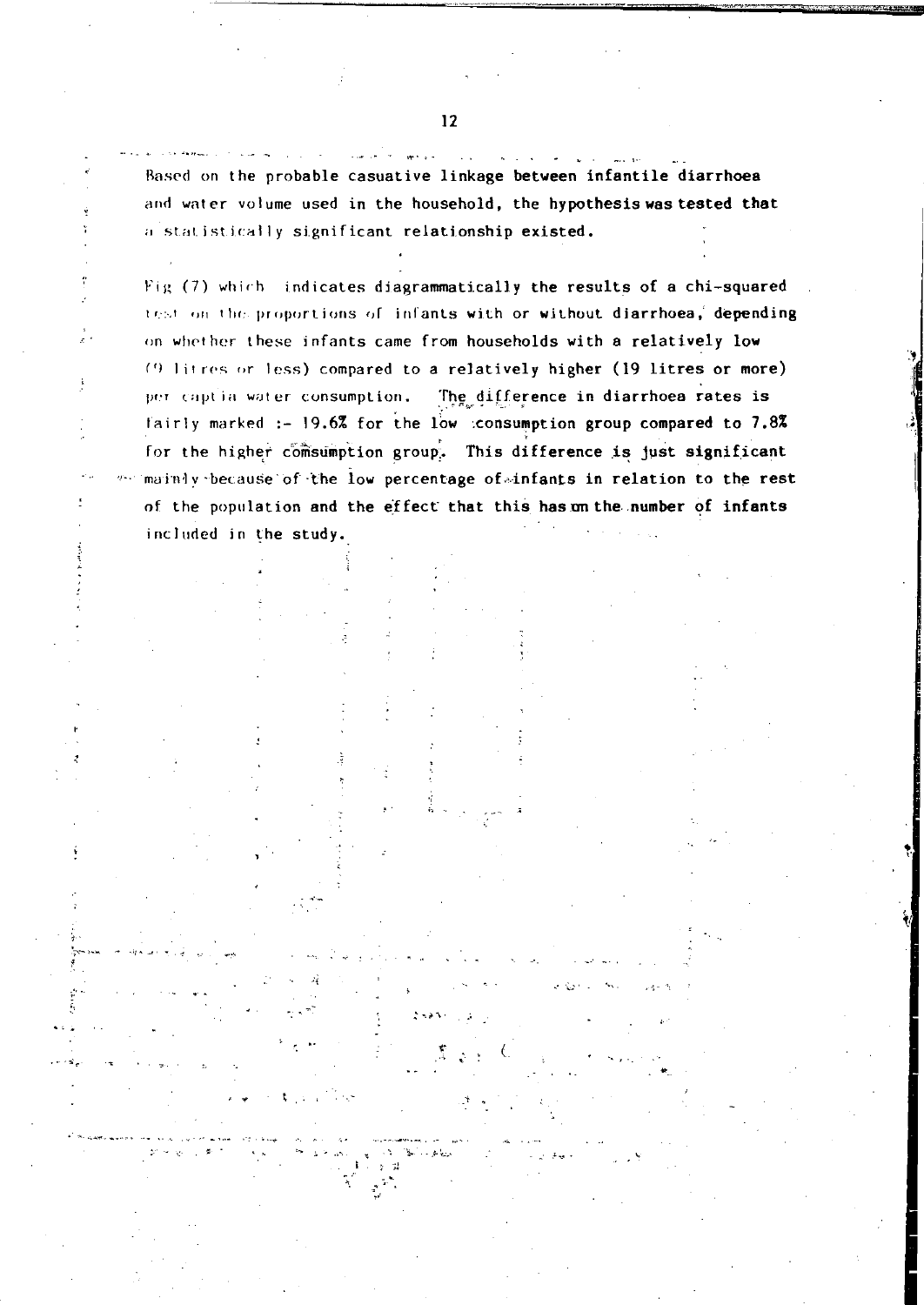Further graphic evidence of this relatiioship is demonstrated in a cumulative frequency curve Fig (8), which shows the percentage of infants with diarrhoea in households where the per capita water consumption figure is less than the given amount. At lower consumptions the percentage of infants with diarrhoea is relatively high, but this drops rapidly with an increase in the water supply. Regretably, the bulk of infants come from households that have low comsumption, nad this adds additional significance to the finding. It can be seen for example that about 50% of the infants come from a household comsuming 10 litres or less. **These** infants are prone to develop diarrhoea at a greater rate.

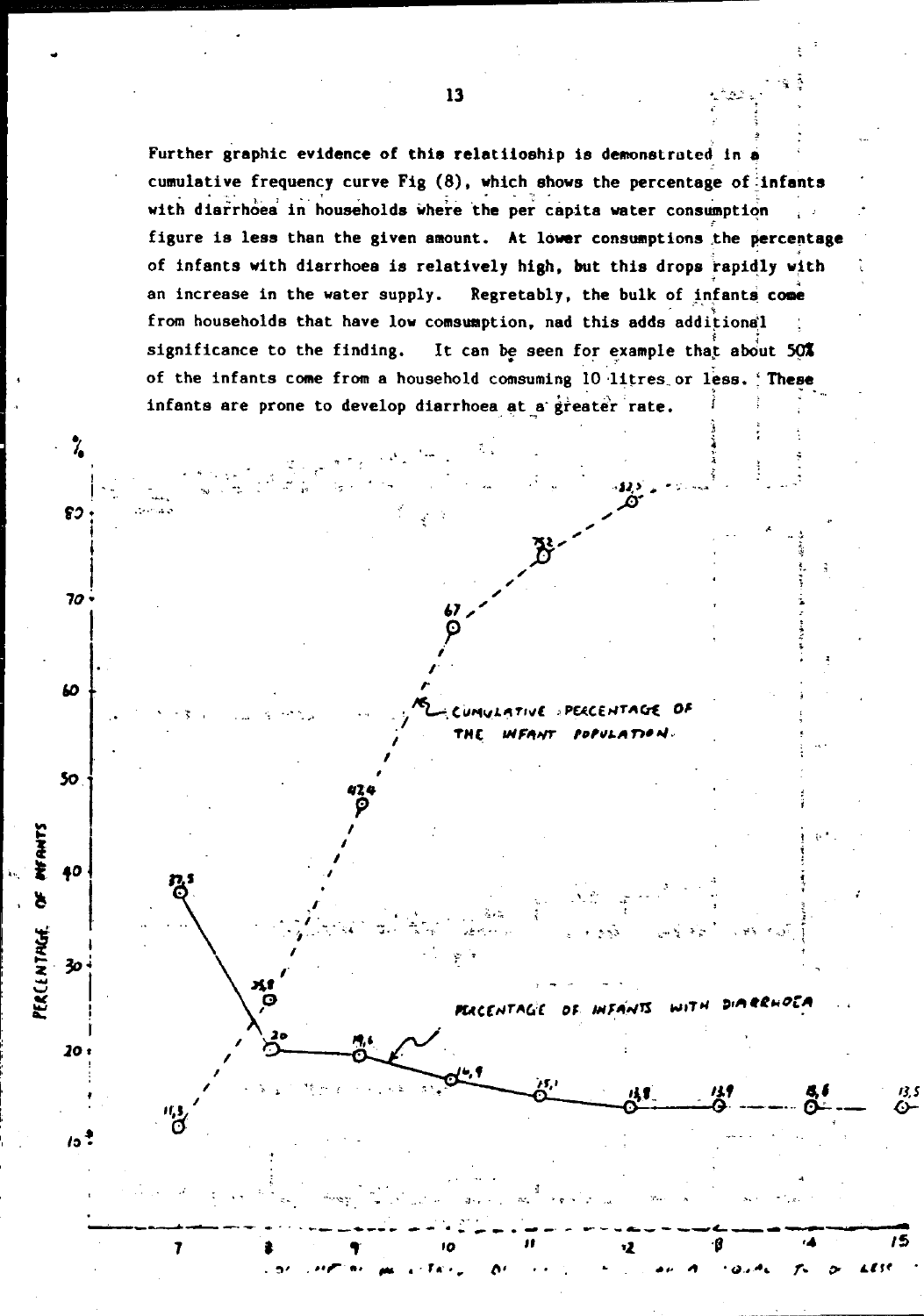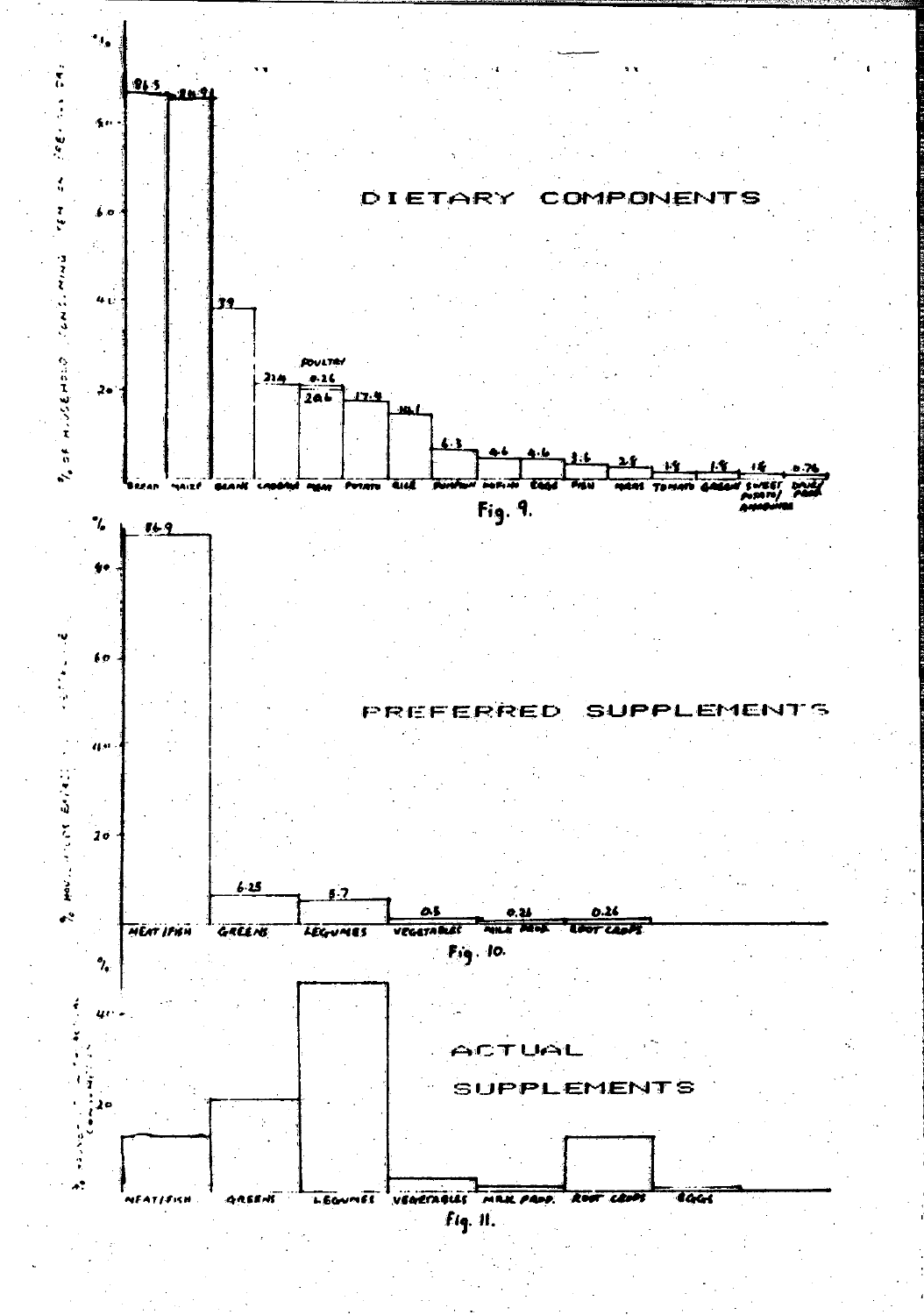#### B. FOOD

#### Diet

**CASSAGE** 

The staple foods eaten by the population are bread and maizemeal. Both of these staples had been eaten by about 85% of the households on the day preceding the interview~ Beans, the major supplement to these cereala had been eaten by 39% of households, with the next most commonly eaten food being cabbage (21.4%). Fig (9) shows the fdistribution of consumption of the various items in the households' diets. .

The mean number of these foods consumed by each household was 2.3 items  $(SD=0.67$  SEM=0.03 95% Confidence Interval = 2.2 to 2.4).

It is interesting to note that while the preferred supplements to cereals were meat, green vegetables and legumes, in that order, while the supplements actually consumed were in the reverse order of legumes, greeen vegetables, and meat indicative probably of the cost of meat and vegetables. The preferred actual supplements to the diet are shown in the histograms Figures 10 and' 11.

In summary, the diet can be descrjibed as being poorly balanced consisting primarily of bread, maize, beans and cabbage. Meat, potatoes and rice are eaten in smaller amounts. Other foods were eaten by fewer than 10% of households. As the survey was done towards the end of the winter it is likely that some of the other foods, notably pumpkin and wild green vegetables,' were consumed to a far smaller extent than they would be during the summer months when they are more easily.  $a$ vailable.  $a \in \mathbb{R}$ 

.'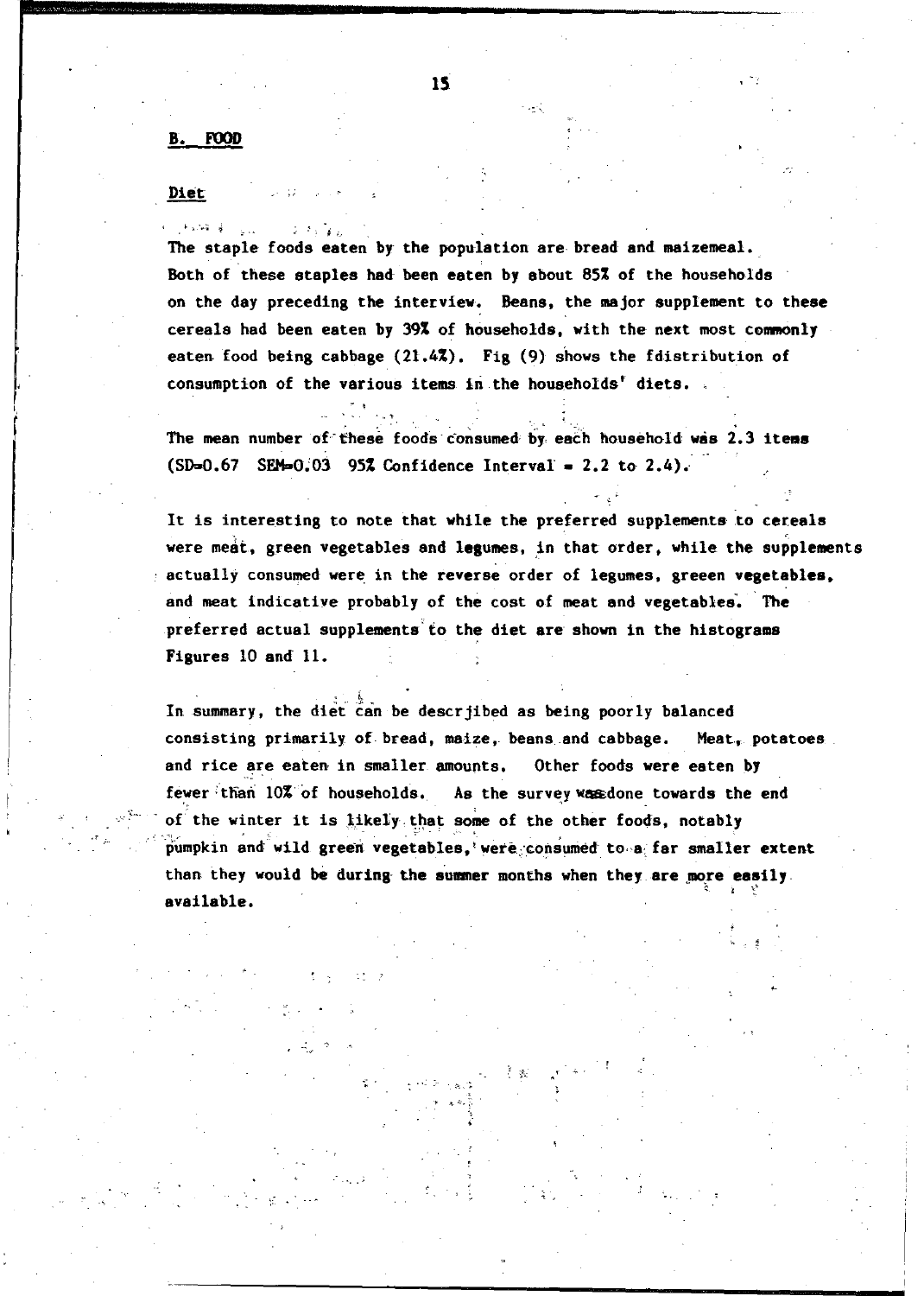

Fig. 14.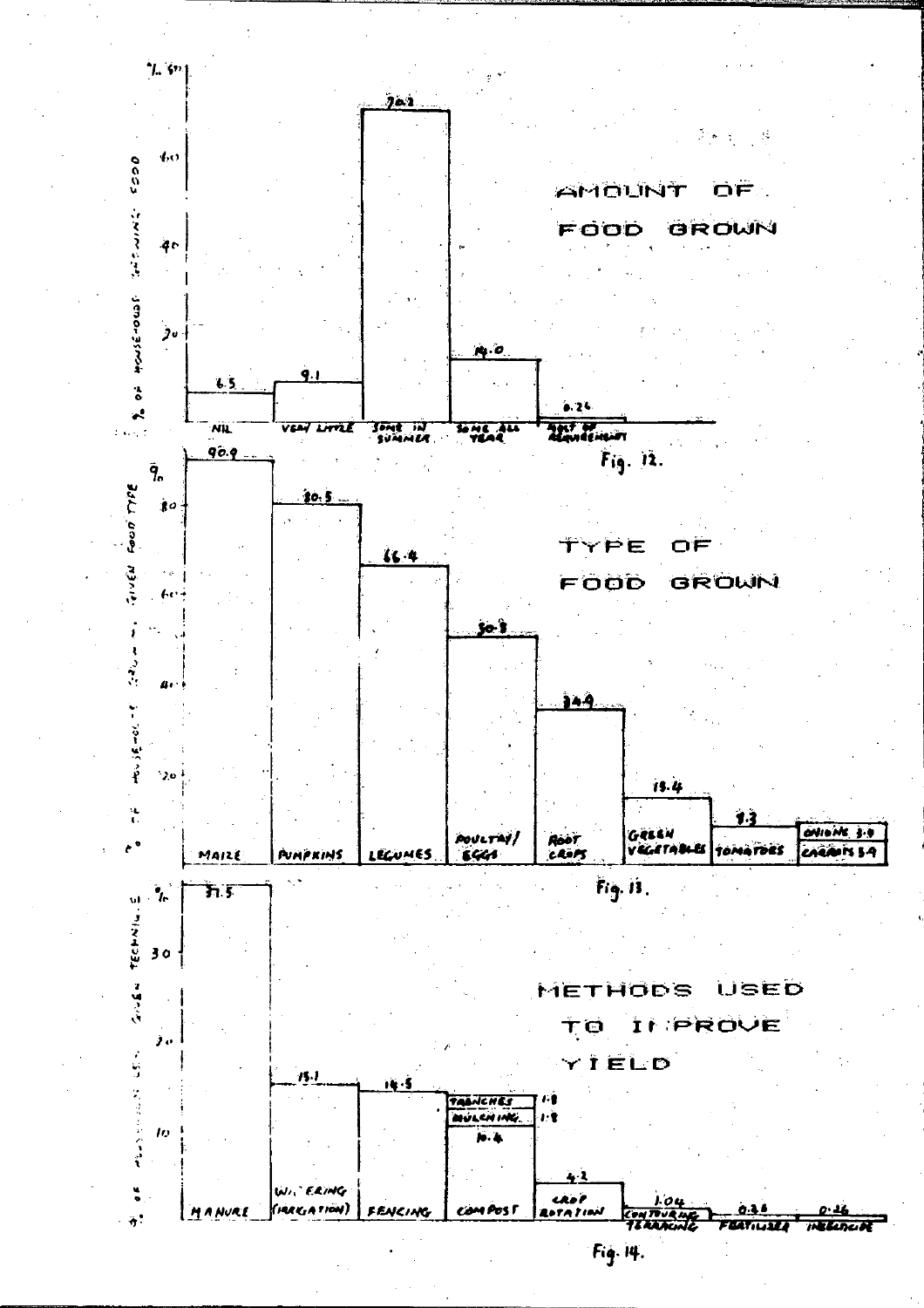#### Food Production

I !

Although rural and semi-rural areas are often thought to be essentially self-supporting with sibsistence agriculture providing the bulk of food supplies, this is clearly not the case in the Valley of a Thousand Hills. Only  $0.26\%$  of the households grew most of their own food all year round. A further 14% grew some of their own food including during winter months, a time during which the majority do not grow food. A large percentage 70.2% grew crops during the aummer, leaving a minority of 15.6% who grew either very little or nothing at all.  $Fig (12)$ .

The most, common foods produced in order of magnitude are maize, pumpkins, legumes (beans), poultry/eggs, root crops, green vergetables, tomatoes, carrots and onions.

Maize and pumpkins are produced, by virtually every household that grew vegetables with beans and poultry/eggs being produced by a sizeable proportion. Judging the small degree to which poultry and eggs are given as components of the diet it must be assumed that production of these is not quantitatively significant.

Fig (13) shows graphically the types of foods produced.

Appreciation: of the need to maintain soil fertility appears relatively low with little regard being paid to sound agricultural practice. The most commonly used method of improving agricultural production was the traditional use of manure  $(37.5\%$  of households) or by watering  $(15.1\%)$ . Low cost organic food production techniques including compost, mulching and fertility trenches were used by 14% of the households. Crop rotation was used by only 4.2%. An extremely low percentage  $(1.04\%)$  of households pecifically mentioned that they consciously used terracing or contour ploughing as a technique. This continues to have severe consequences on soil fertility by promoting soil erosion and leading to a continual irreplaceable loss of topaoil essential for suatainable food produetion. This is of particular aignificance in the steep hills terrain that characterizea the area. The use of inorganic fertilizer and insecticide is negotiable Fig  $(14)$ .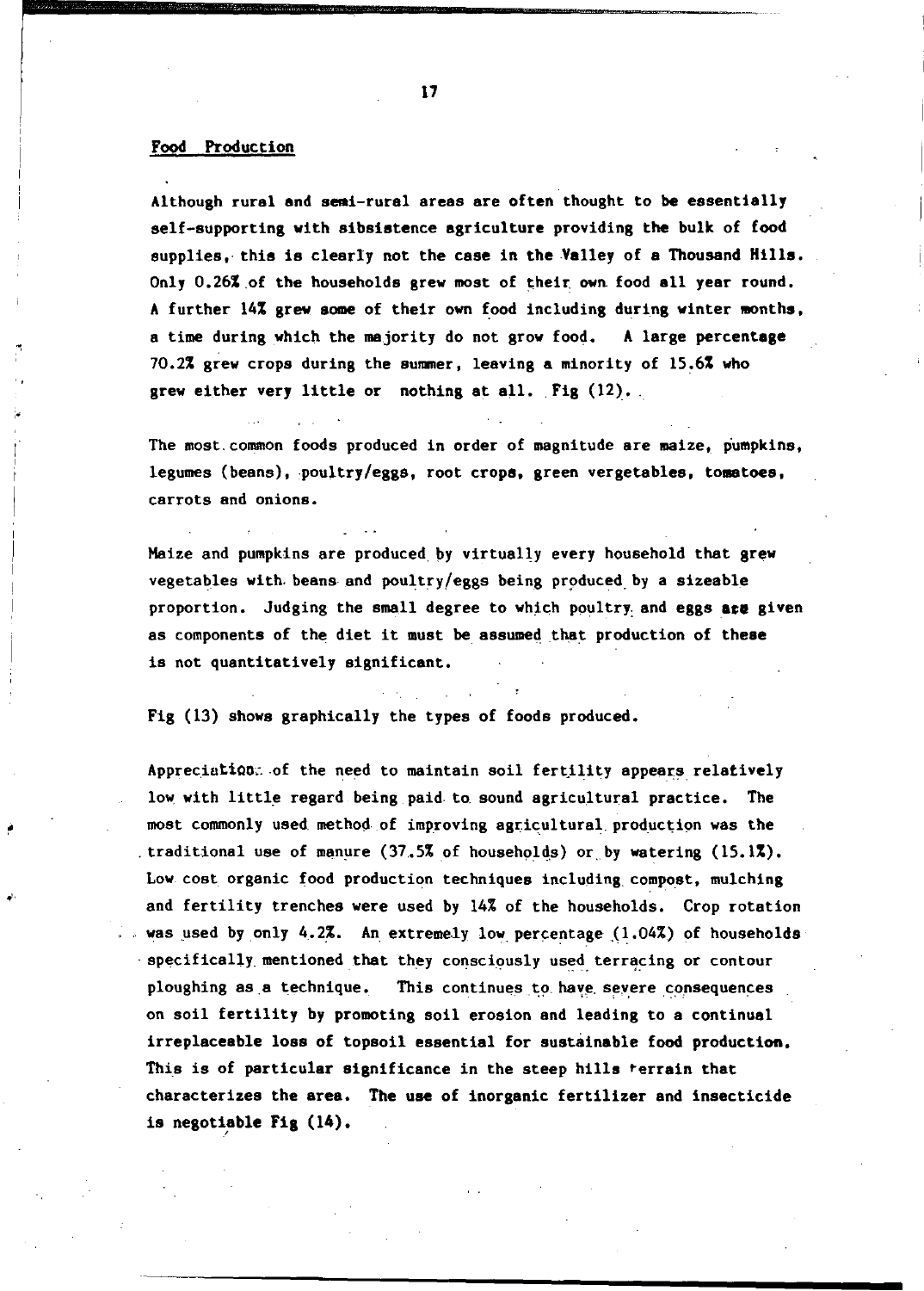### $C_{\star}$  SIEETER

#### **Housing**

The traditional Jbeehive' wooden frame hut covered with grass no longer exists in the area asa housing form. In this form of housing, no distinction was made between walls and roof. This form gave way to the introduction of rondavel dwellings constucted of wattle and daub - a wooden frame plastered with mud. Initially because of the inability of such walls to bear weight, centre poles were utilized to distribute = the weight of the roof which continued to be made of thatch grass. As walls became a more dominant feature, they became load bearing and . ... together with trusses enabled the centre pole to be removed.

Despite the low cost of the wattle and daub technique, several porblems have lead to further changes in building techniques. Termites and wood-rot readily attack and weaken the structure, himiting the lifespanse. of such buildings. Increasing the height of walls to increase interior of spaces lead to more rapid weathering of the walls. Thatching grass is in increasingly short suppply. Also the wattle is becoming more scarce as woodlots become depleted of trees. Rain water cannot be collocted from a thatched roof.

Such problems have encouraged the development of the square ground plan with the use of modernimaterials such as cement blocks and corrugated iron for roofing. This had also enabled the introduction of lager houses with divided rooms which more comfortably accommodate morder furniture. Windows and doors fit more easily. Plastering internally and externally have also become more common.  $(3)$ .

Several researchers have pointed to the fact that the ratio between the number of rondavel-type and rectangular-type dwelling units provides an index of the degree of modernization that characterizes the comunity  $(4,3)$ .

Album and the same free of the

subsidiary process to a process and security CAST gast state was a we

Report Follows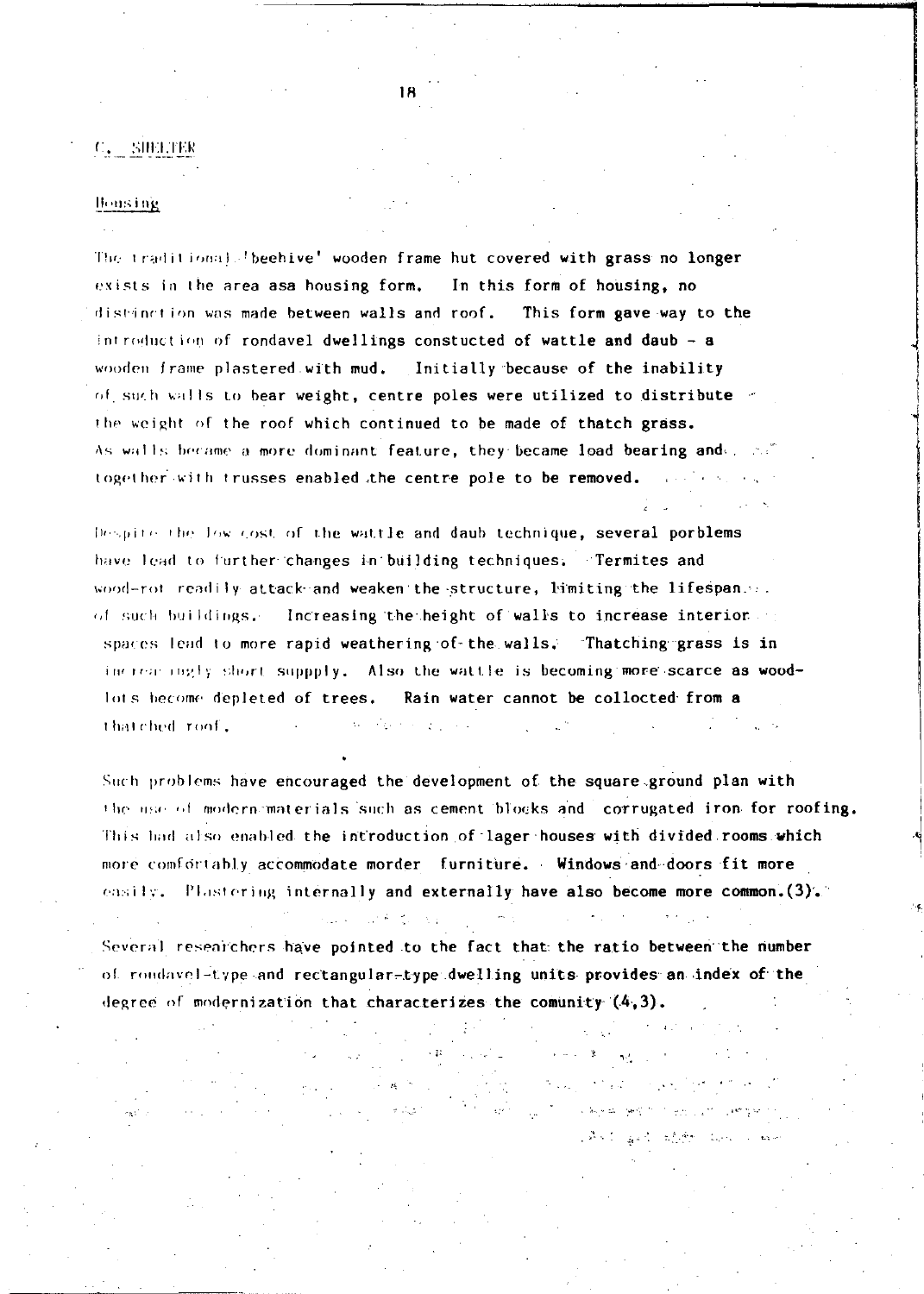In the study sample the mean number of rondavel-type dwellings was 1.56 or 49.8% of the total (SD=1.9 SEM=0.1 95% Confidence Limits  $1.7 - 2.1$ ). The mean number of rectangular-type dwellings was 1.57 or 50.2% (SD=1.8 SEM=0.06 95% Confidence Limits  $=1.45 - 1.67$ ). The ratio of rondavel: rectangular dwelling forms =0.994, very close to unity. The total number of dwelling units per household was 3.13. Comparative figures for another similar area (Vulindlela, near Pietermaritzburg) revealed an average of 3.4 dwelling units per household and also the following data:-

| Σ.                                                                         | Rondavel-<br>types | Square<br>types |
|----------------------------------------------------------------------------|--------------------|-----------------|
| Vulindlela $----1975$                                                      | 62%                | 38%             |
| Vulindlela<br>$---1981$                                                    | 53%                | 47%             |
| $\frac{1}{2}$ and $\frac{1}{2}$<br>1000 Hills<br>$------1981$<br>$\bullet$ | 49.8%              | 52.2%           |

During the 5 year interval44% of new dwellings were rondavels, and 56% were square (3).

, '';

.. '

Also characteristic of the modernization process has been the tendency towards single as against multiple dwelling units that characterize the traditional homestead (IHUZI). This has occurred partucularly rapidly in areas were 'Spontaneous' or 'squatter' settlement has occurred with the introduction of several novel building techniques including the use of corrugated iron, wood, beer cartons and other materiais for building the walls. As areas of the sample contained such areas of spontaneous settlement, the single dwelling also figures prominently as a housing form.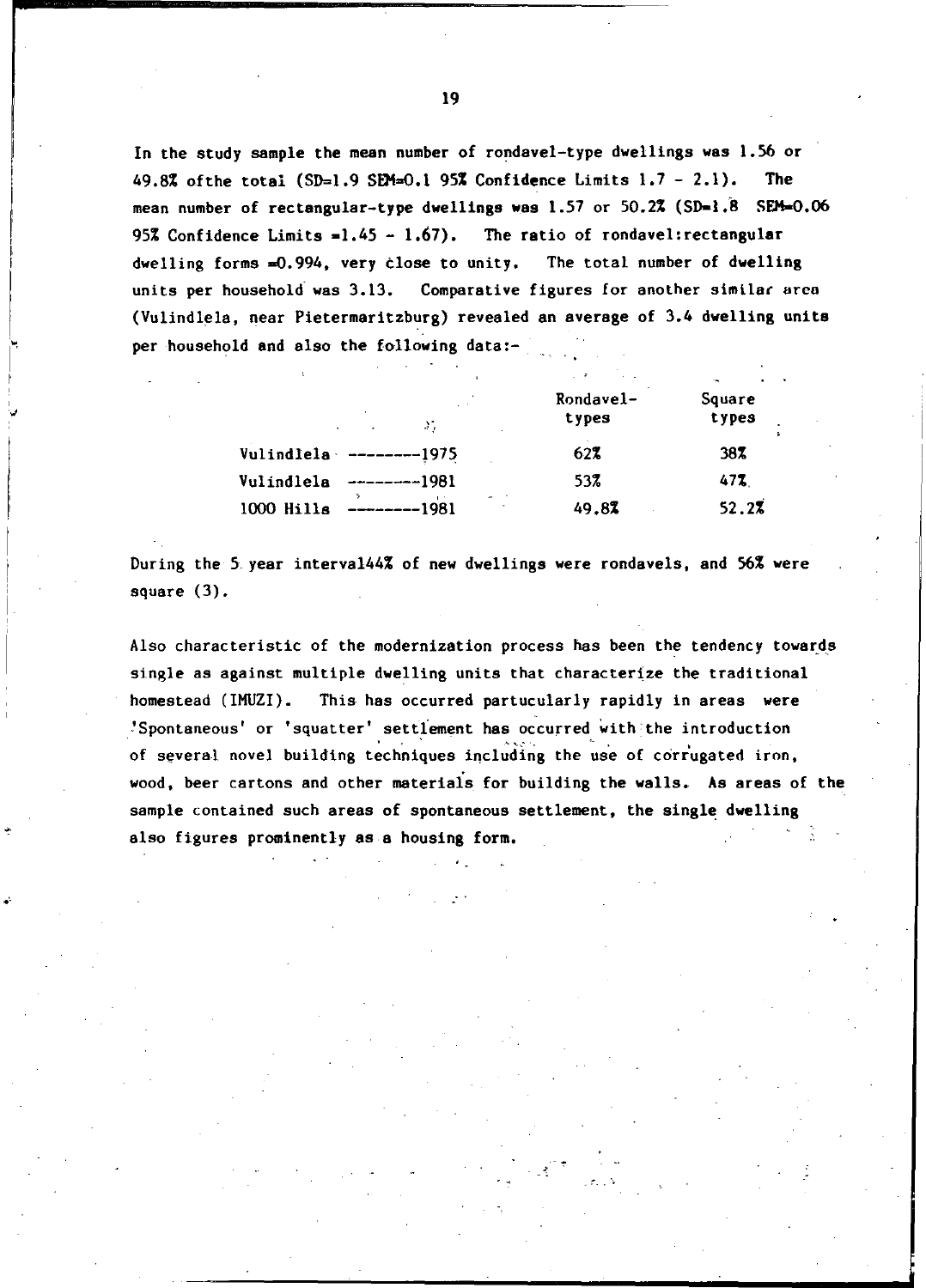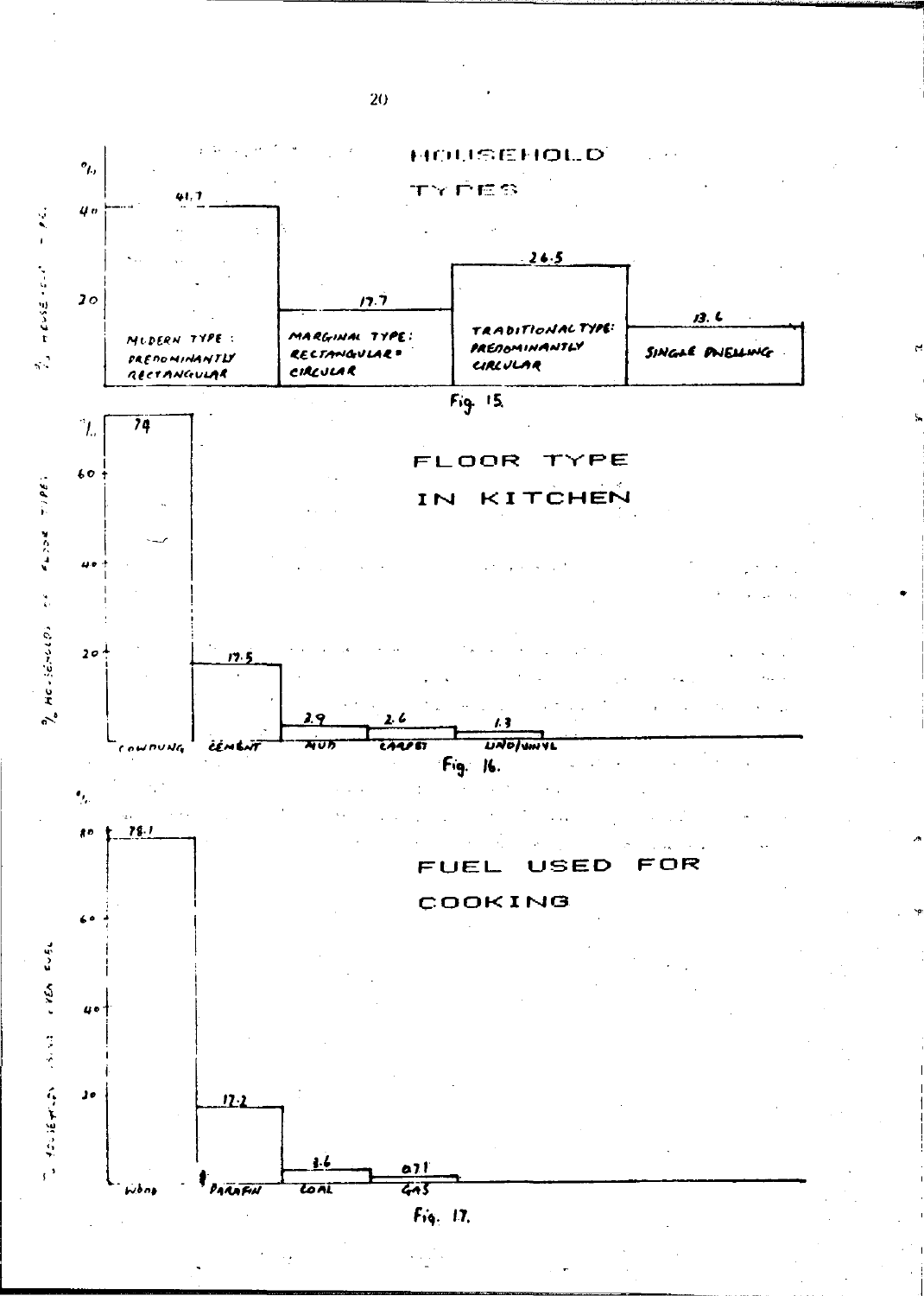For the purpose of c1ear·description, the households have been classified inlo four types:-

| 1. Modern                                 | : The number of rectangular structures in the<br>household exceed the number of rondavels $=41.72$ |
|-------------------------------------------|----------------------------------------------------------------------------------------------------|
| 2. Traditional<br>المستحيل الأعجاب والحجا | : The number of rondavels exceeds the number of<br>rectangular structures $=26.97$                 |
| 3. Marginal                               | : The number of rectangular structures is equal<br>to the number of rondavels $=17.7%$             |
| 4. Single                                 | : The household consists of a single dwelling<br>only =13.6%                                       |

Fig (15).

In addition to the overall structure of the household, the internal division of the household, particularly with regard to over-crowding, may be considered as having potential significance from the point of view of community health. The following table provides an analysis of the use of internal space.

| PARAMETER                  | MEAN | SD   | <b>SEM</b> | 958<br>CONFIDENCE LIMITS |
|----------------------------|------|------|------------|--------------------------|
| Rooms/household            | 5.4  | 3.4  | 0.17       | $-5.7$<br>5.1            |
| Bedrooms/household         | 2.6  | 2.0  | 0.10       | $2.4 - 2.8$              |
| Persons/room               | 1.7  | 0.3  | 0.01       | $1.68 - 1.72$            |
| Persons/bedroom            | 3.5  | 0.5  | 0.03       | $3.44 - 3.56$            |
| Children/child-bedrooms    | 1.5  | 1.17 | 0.05       | $1.4 - 1 - 6$            |
| Windows/household          | 4.6  | 4.8  | 0.24       | $4.1 - 5.1$              |
| Windows/room               | .85  | 0.89 | 0.05       | $0.75 -$<br>0.95         |
| Plastered or painted walls | 45%  |      |            |                          |

Yet one further parameter reveals the character of the housing - the type of flooring found in the main food preparation area. Fig (16) shows, cowdung. was by far the most common type of flooring (74%).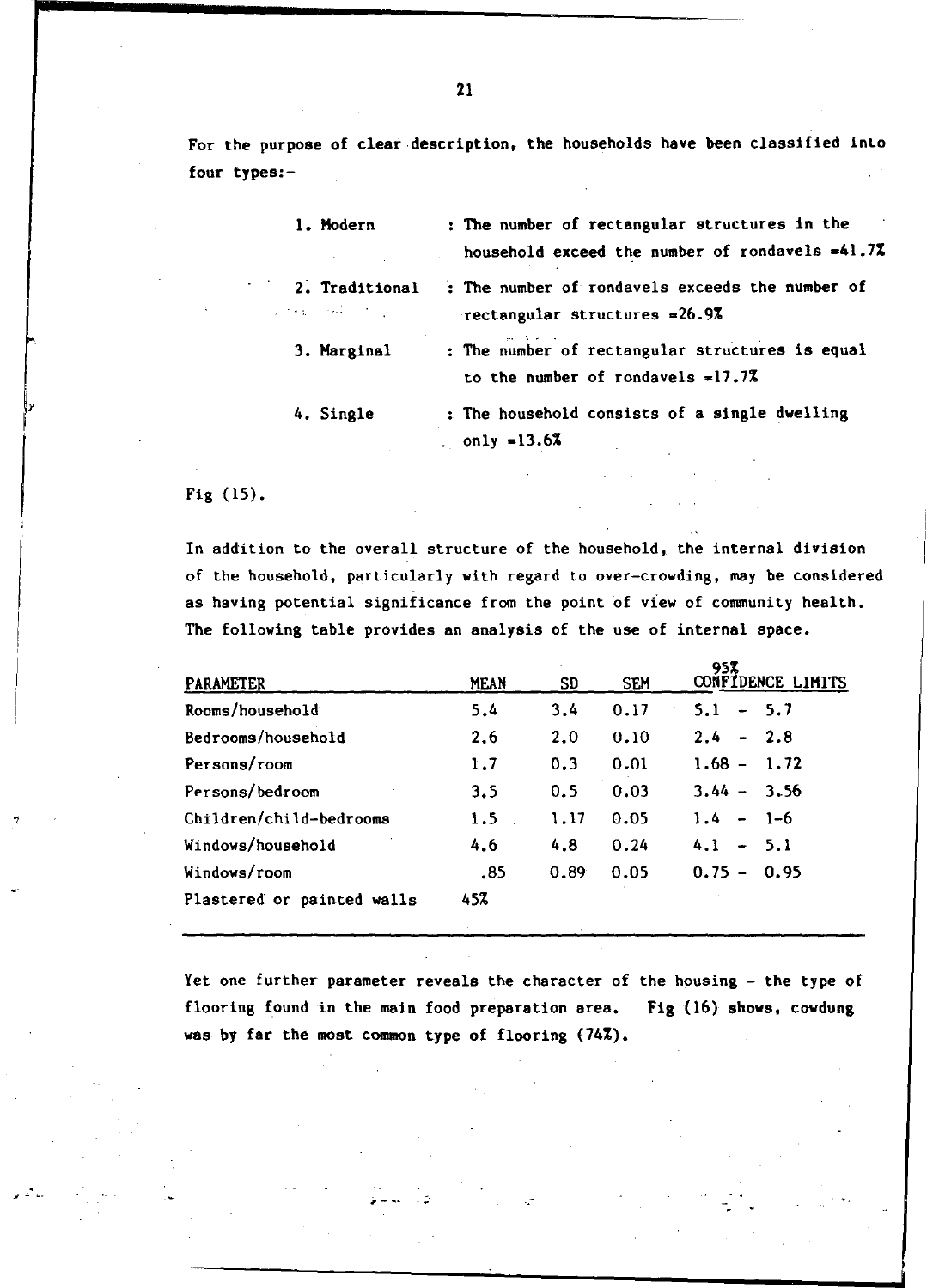22

### hue t

Four lucis were in common-use among-the households with only wood and fuel paratin used to a major extent. Coal and LP Gas were used to a minor extent Fig. (17). Wood used in 78.1% of households is the most important fuel and although a potentially renewable fuel, is becoming rapidly less easily available due to overexploitation.

#### Appliances

The mean number of appliances per household was  $2.8$  (SD=1.2 SEM=0.06 95% Contidence Interval =2.7 to 2.9).

Appliances/family =  $2.02$ .

 $\text{Appliamees/person} = 0.32.$ 

The aim of collecting this information was to explore its usefulness as an a further quantitative socio-economic measure.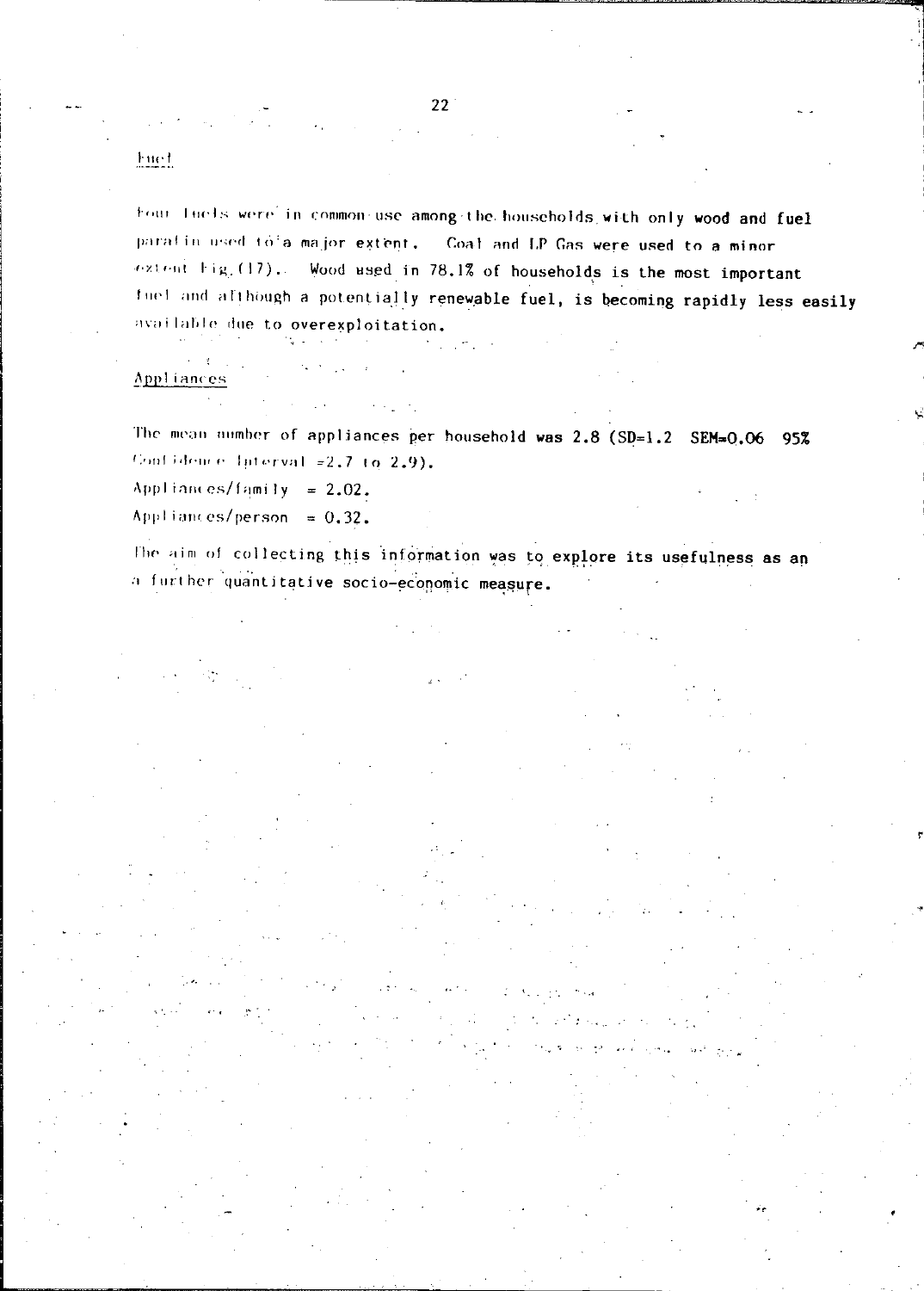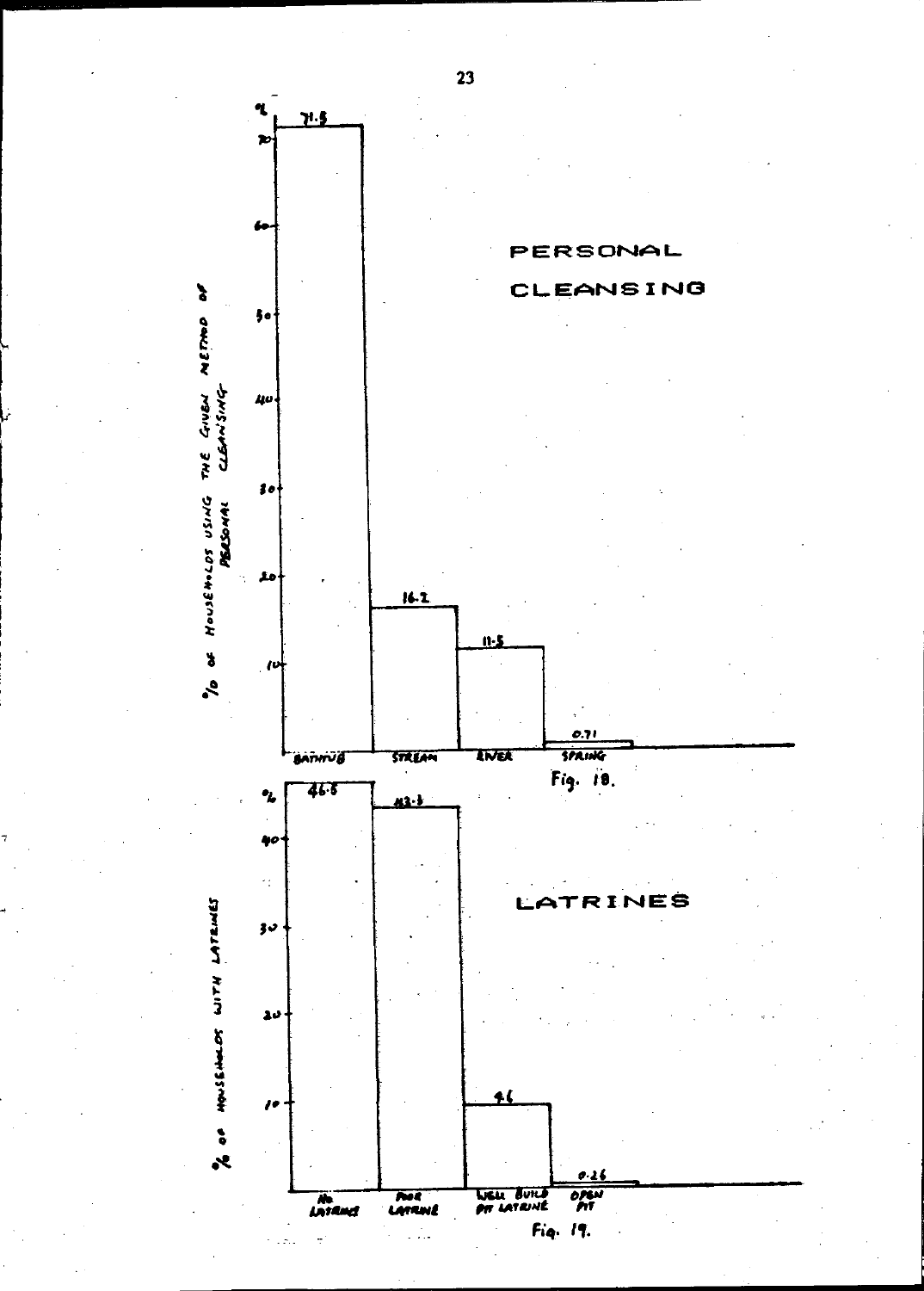#### **D. SANITATION AND HYGLENE**

#### Personal Cleansing

The majority of people (71.5%) used a galvanized iron tub as the primary location of personal cleansing. This is done inside the pousehold. A significant proportion 28.4Z, however, used a stream, river or spring, suggesting considerable potential for the transmission of water-borne diseases. Fig (18). Rivers and streams appeared particularly hazardous in this regard.

#### Observed Environmental Hygiene Practise

The interviewer rated the aerage score of the households on evidence of hygienic practise in relation to 9 common factors. Presence of a waste pit, the covering of food, tidy interior, tidy exterior, use of washbasin and towel, easily cleaned floors, easily cleaned surfaces, absence of pests and exclusion of animals from the home. The mean score was 39.6%.

#### Latrines

Only 9.6% of the households had a well-built or properly-used pit latrine. Fig (19). A large percentage (46.5%) had no latrine at all, and a further 43.3% had a poorly build or poorly used latrine. Considering the dependence of large numberso f the population on surface water supplies these are disquieting statistics.

There was a weak, paradoxical association between the number of latrines per household and the<sup>1</sup>illness rate, suggesting that increased numbers were associated with increased acute illness ( $r = -0.52$ , p 0.05). This phenomenon has been noted elsewhere (16) and if valid argues for improvements in the effectiveness of latrines, such as improved construction methods or for improvement of hygience practises.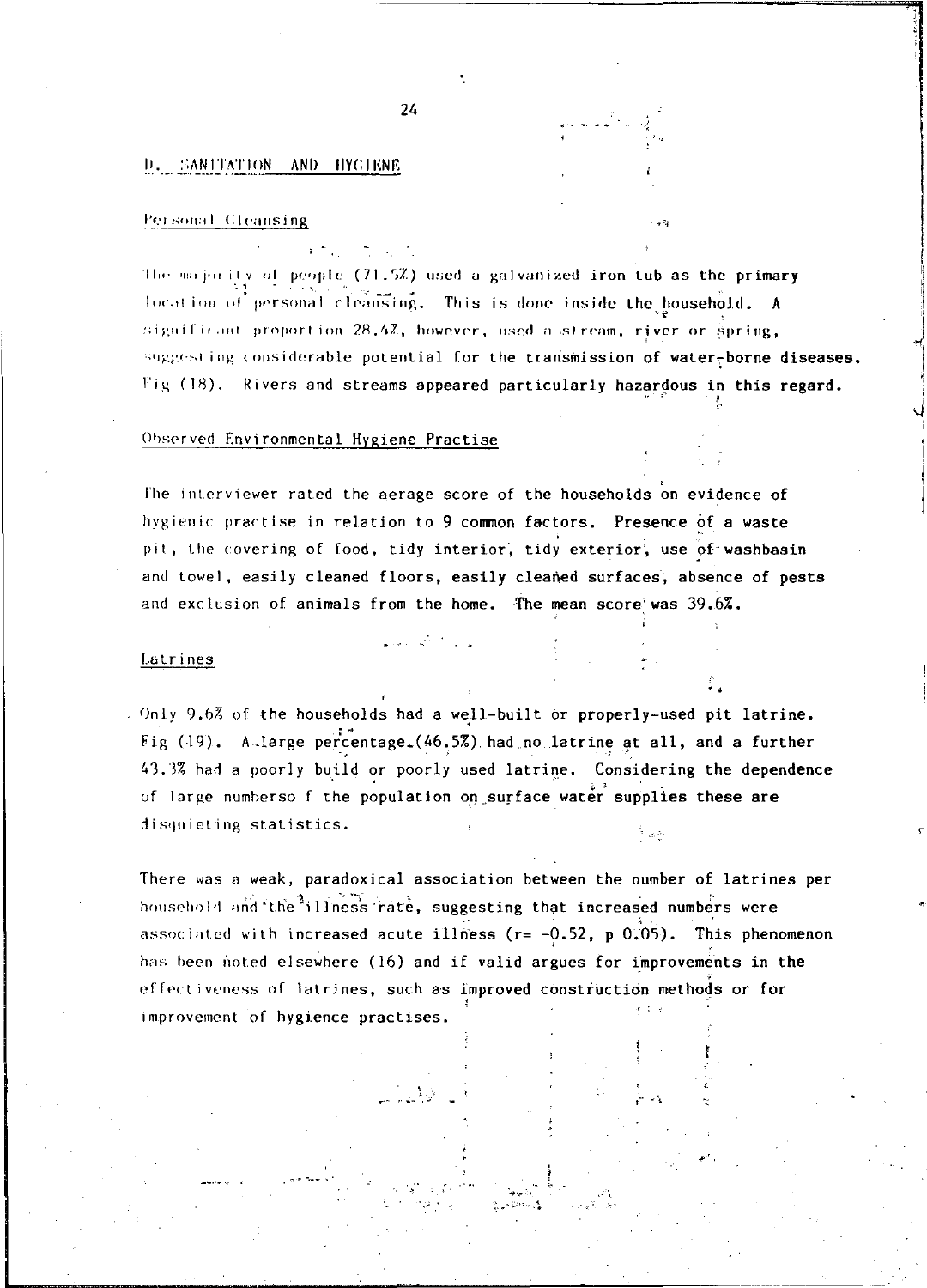#### REFERENCES

- 1. Slade DGR. Aspects of domestic water development in Vulindlela. Rural Studies in KwaZulu. Pietermaritzburg: University of Natal, 1982.
- 2. Cairncross S. Small water supplies. London: Rosa Institute, 1978.
- 3. Slade DCB. TYpes and construction of houses in Vulindlela. Rural Studies in KwaZulu. Pietermaritzburg: University of Natal, 1982.
- 4. Feachem R, et al. Water, health and development. London: In-med Books, 1978.